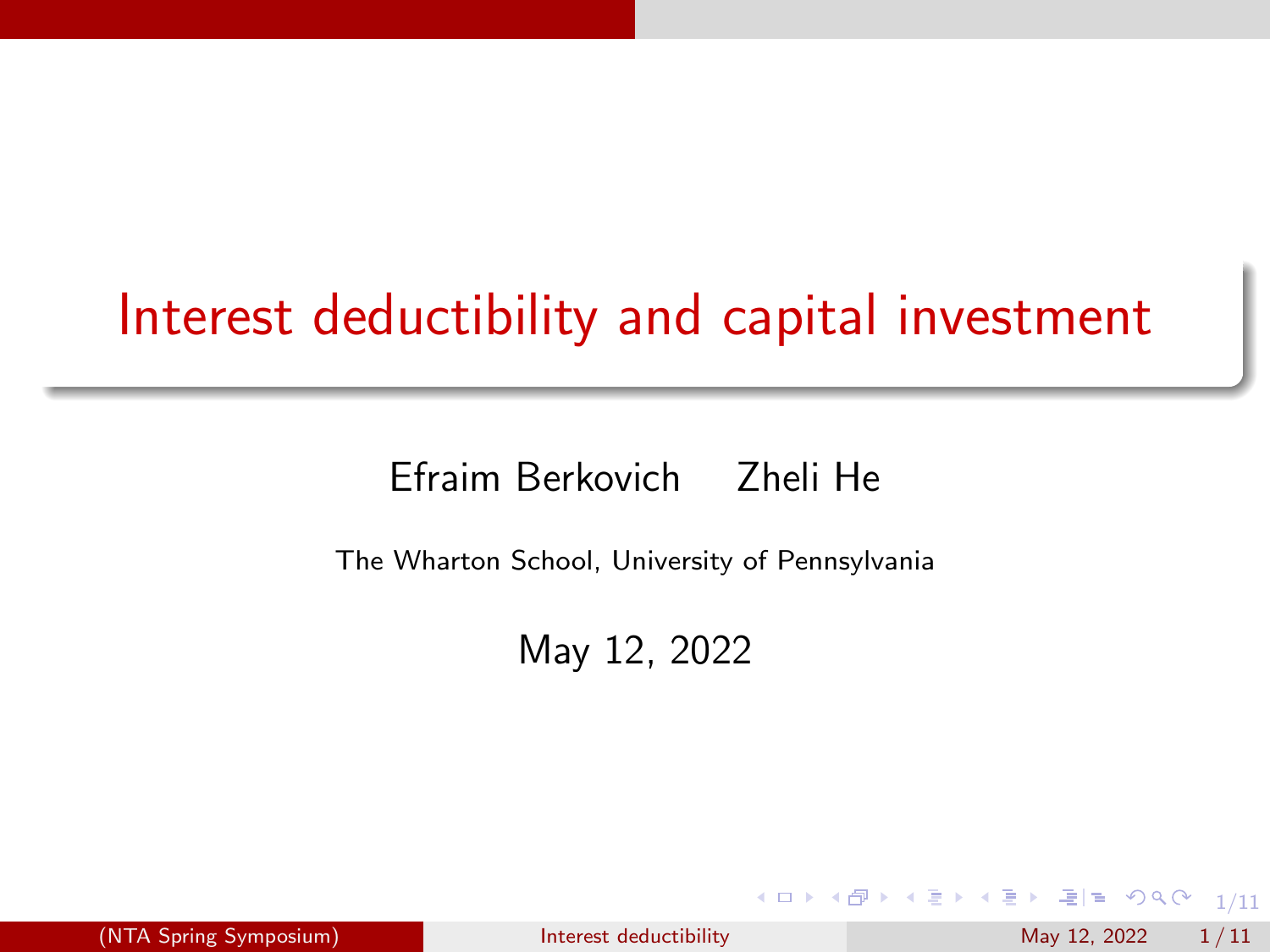# Overview

In partial equilibrium, value-maximizing firm

- investment, dividends, tax liability
- responses to tax rate, inflation rate changes

#### Findings:

1% increase in corporate tax rate decreases capital stock by 0.098%.

- Depreciation and interest deductions largely mitigate the negative effect of higher tax rate on capital.
- 1% increase in inflation rate increases capital stock by 1.057%.
	- **•** Higher inflation encourages more capital investment when partially financed by debt.

(ロ) (伊) (평) (현) (현) 평)= 990 2/11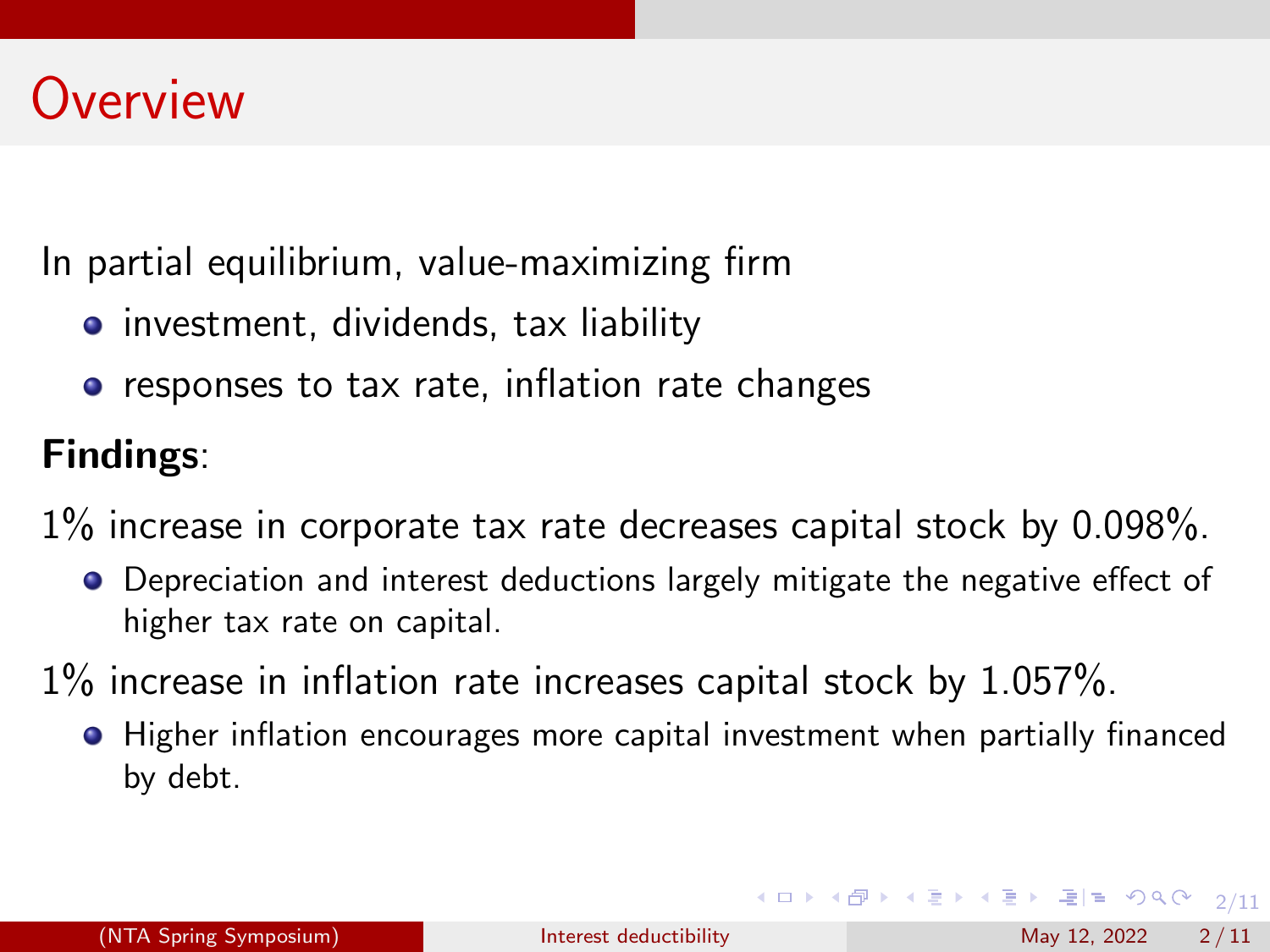# This work

- Detailed modeling of corporate taxation that reflects the current U.S. tax code.
- Tax shield (interest deductibility) determines the firm's optimal debt policy.
- Calibrate the model to match observed corporate credit spread, leverage ratio.

**←ロ ▶ ← 伊 ▶** 

제품 ▶ 제품 ▶ (품)님 ⊙Q ⊙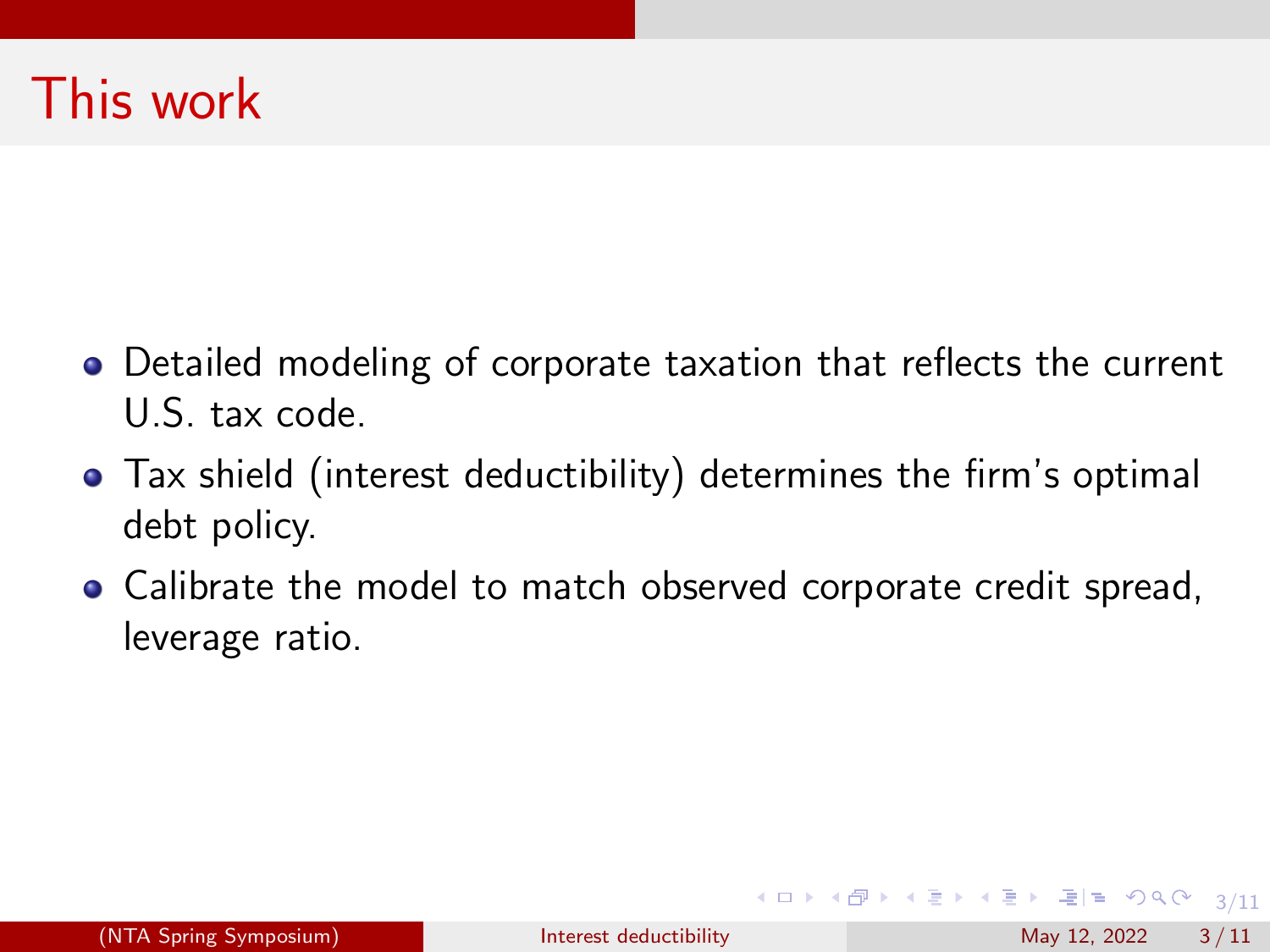A representative firm owns capital, takes as given wage,  $w_t$ , the discount factor,  $\frac{1}{1+R_t}$ . It chooses labor,  $l_t$ , next period's capital,  $k_{t+1}$ , debt,  $b_{t+1}$ .

$$
V_t(k_t, b_t) = \max_{\{l_t, k_{t+1}, b_{t+1}\}} d_t(l_t, k_t, k_{t+1}, b_t, b_{t+1}) + \frac{1}{1 + R_t} V_{t+1}(k_{t+1}, b_{t+1})
$$

subject to

 $0 < I_t \leq L_t(w_t)$  $b_{t+1} > 0, k_{t+1} > 0$ 

(NTA Spring Symposium) **[Interest deductibility](#page-0-0)** May 12, 2022 4/11

(ロ) (個) (ミ) (ミ) (ミ) 의대 990 4/11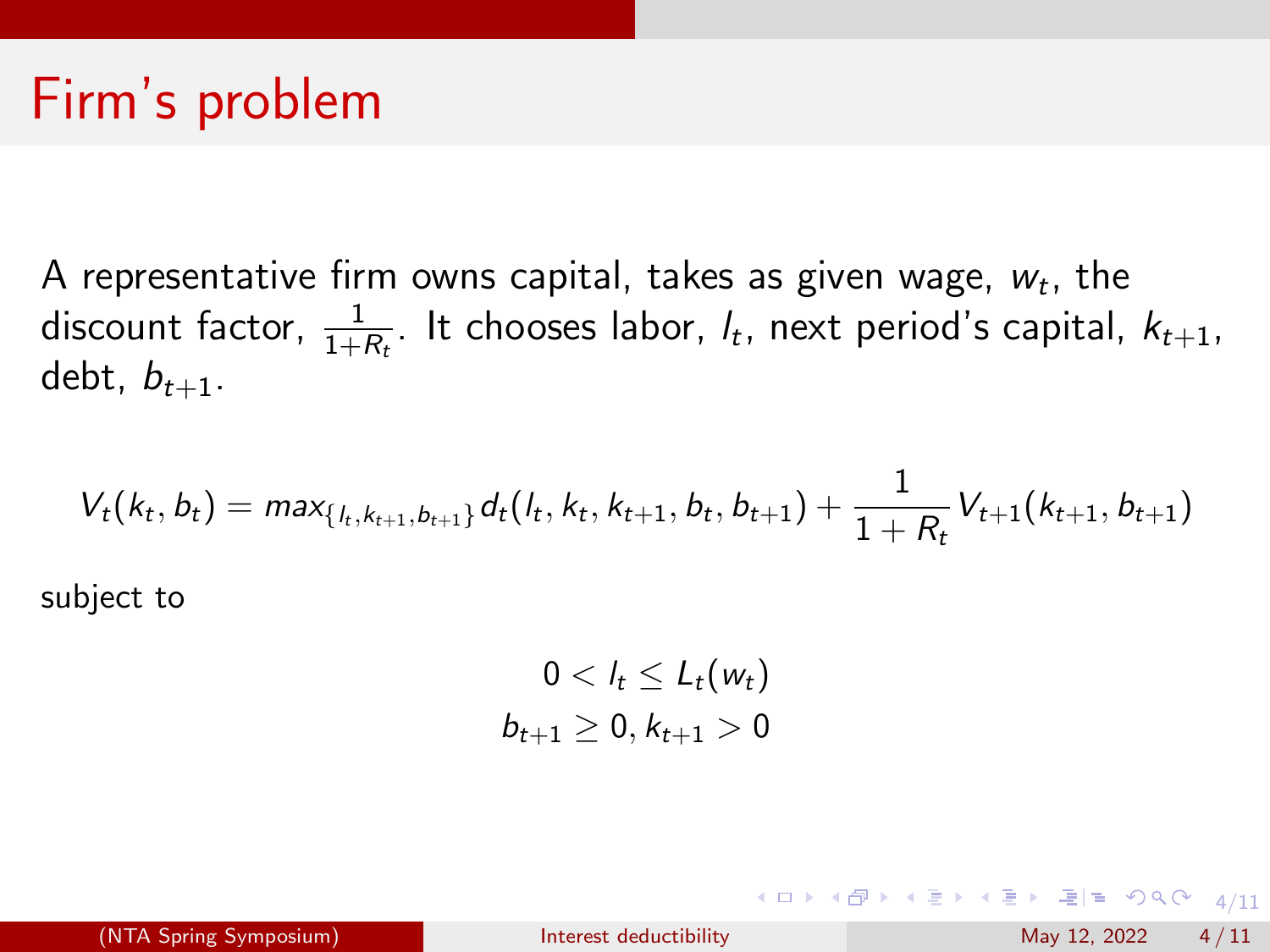## <span id="page-4-0"></span>**Dividends**

$$
t_{t} = y_{t}
$$
  
\n
$$
- w_{t} l_{t}
$$
  
\n
$$
- l_{t}
$$
  
\n
$$
- C_{k} (k_{t}, k_{t+1})
$$
  
\n
$$
- \zeta_{t}^{otherExp} y_{t}
$$
  
\n
$$
+ b_{t+1}
$$
  
\n
$$
- (1 + \rho_{t}) b_{t}
$$
  
\n
$$
- T_{t}
$$

 $d_t = y_t$  (Output)  $(Labor cost)$ (Investment) ) (Capital adjustment cost) (Other expenses) (Business debt proceeds) (Business debt repayment) (Corporate taxation)

letails

K ロ > K 個 > K ミ > K ミ > ミ = の Q Q Q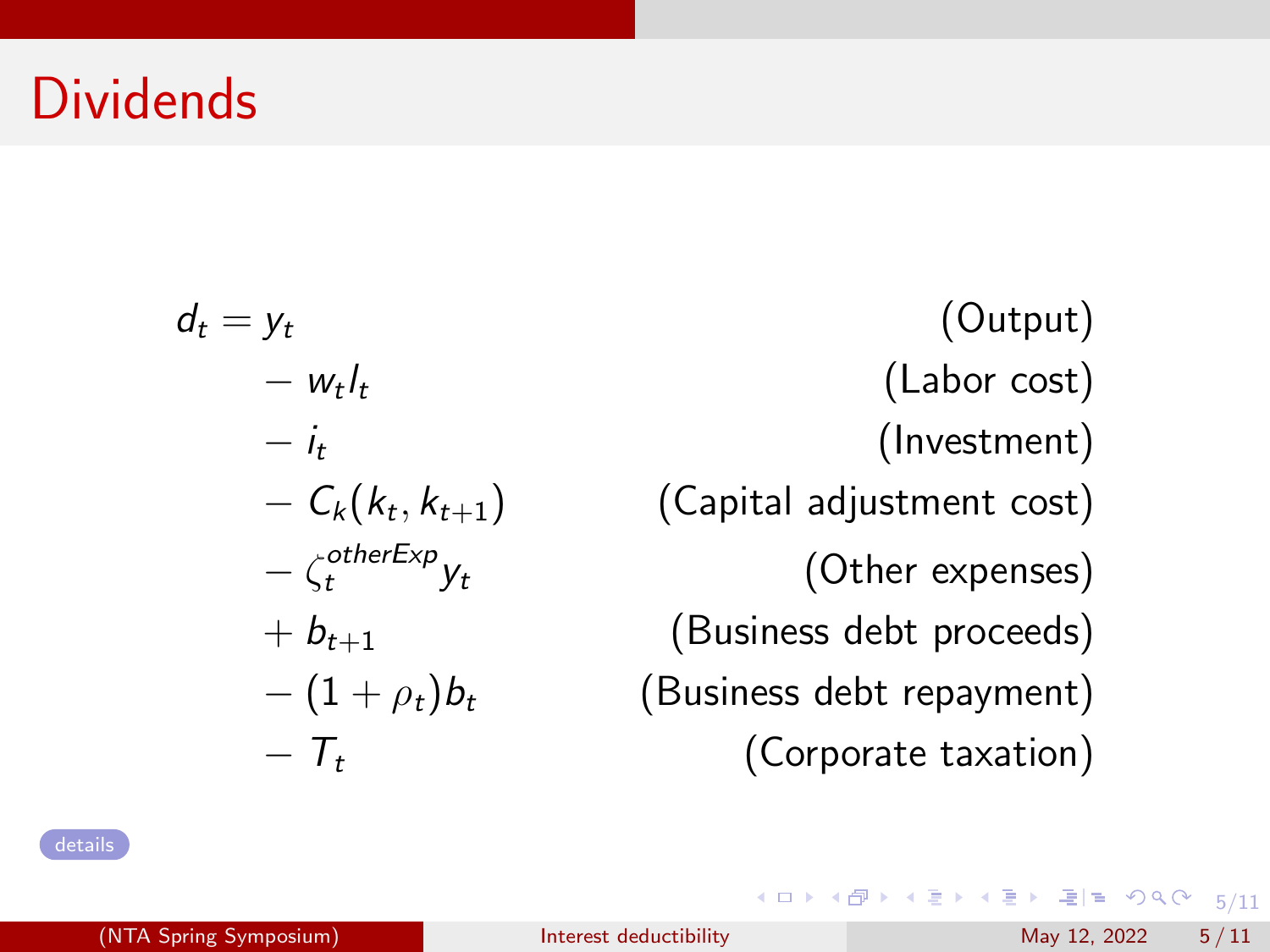# Corporate income tax liability

<span id="page-5-0"></span>The total amount of corporate income tax liability is:

$$
T_t = \tau_t \Pi_t^{\text{taxable}} - \zeta_t^{\text{invCred}} i_t - \zeta_t^{\text{otherCred}} y_t
$$

where taxable income is:

$$
\Pi_t^{taxable} = y_t
$$
 (Sales)  
\n
$$
- w_t l_t
$$
 (Labor deduction)  
\n
$$
- \phi_t^{int} \rho_t b_t
$$
 (Interest deduction)  
\n
$$
- x_t
$$
 (Depreciation deduction)  
\n
$$
- C_k(k_t, k_{t+1})
$$
 (Capital installation deduction)

[depreciation deduction](#page-20-0)

K ロ ▶ K 個 ▶ K ヨ ▶ K ヨ ▶ [로] ≥ 19 Q @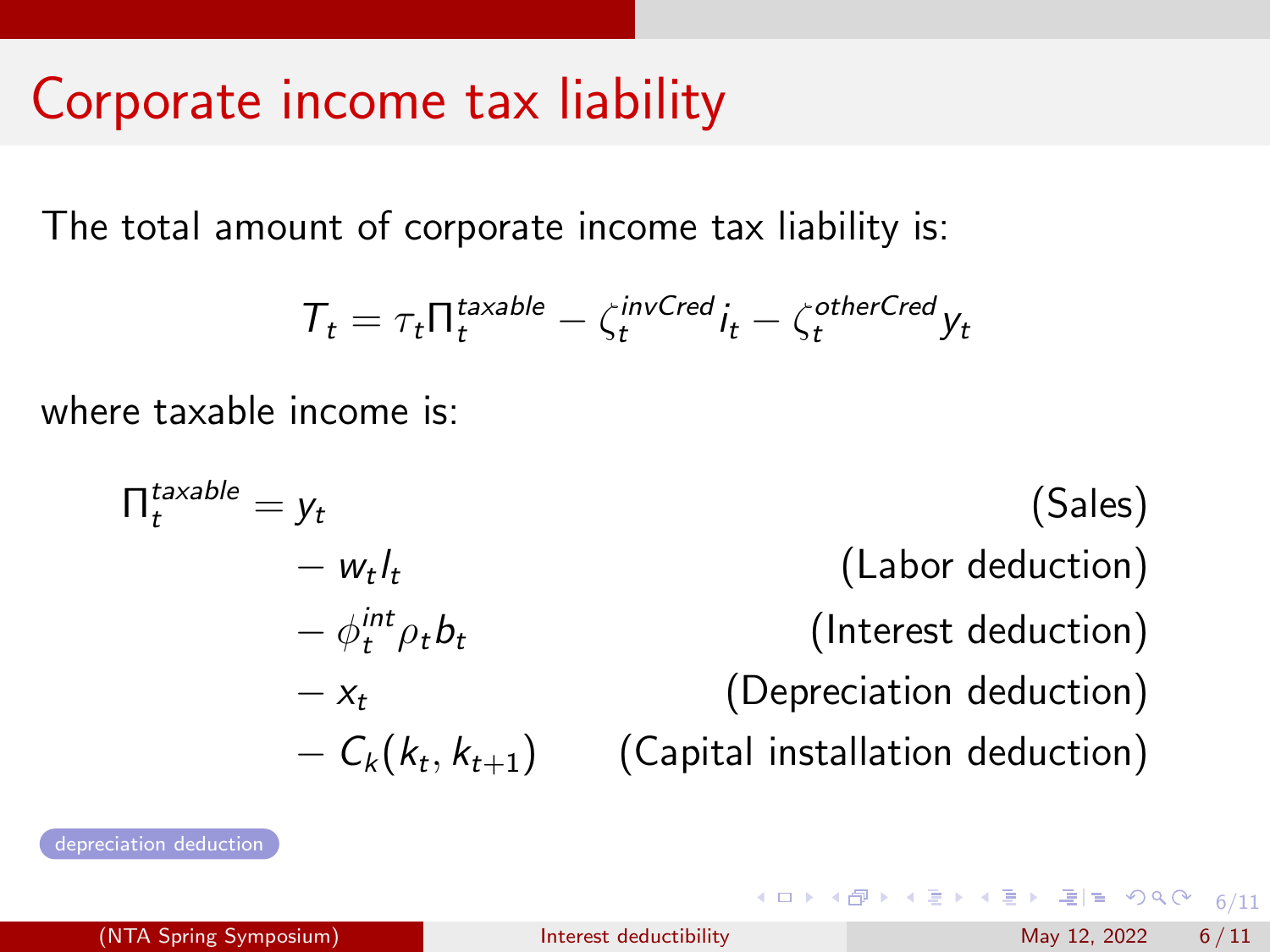## <span id="page-6-0"></span>Tax shield

Tax shield is deductible amount  $\phi^\mathsf{int}$  of nominal interest payment:

$$
\phi_t^{int} \rho_t b_t = \phi_t^{int} (R_{t-1}b_t + \nu(b_t, k_t))
$$

The convex leverage cost function  $\nu(\cdot)$  is defined by:

$$
\nu(b_t, k_t) = \frac{1}{\nu_1} \left( \frac{b_t}{\nu_2 k_t} \right)^{\nu_1} \nu_2 k_t
$$

4 ロ → 4 個 → 4 월 → 4 월 → 월 ⊨ → 9 Q ⊙ - 7/11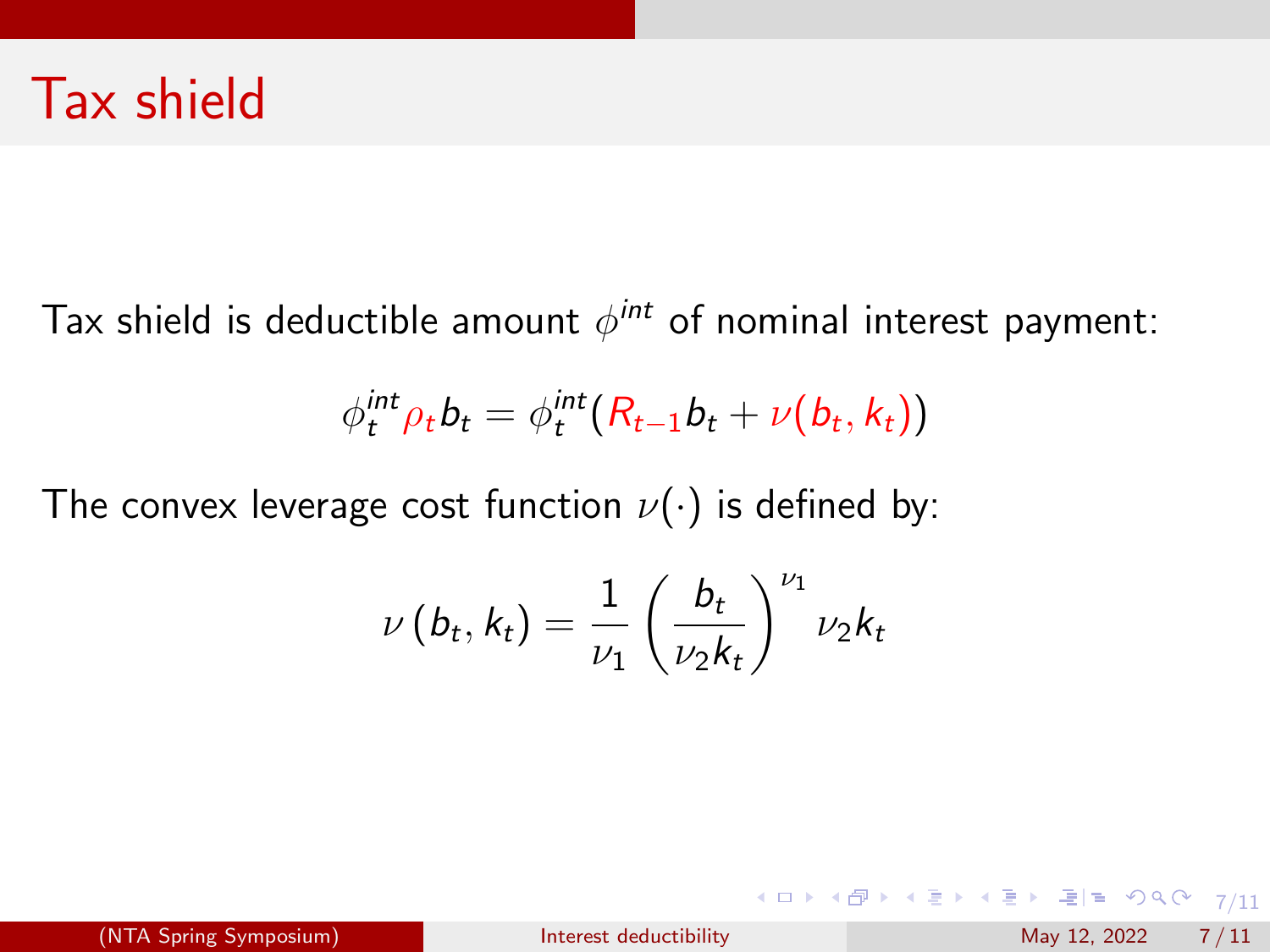# <span id="page-7-0"></span>Corporate debt

<span id="page-7-1"></span>Firm chooses debt to maximize tax benefit net of leverage cost:

$$
b_{t+1}^* = \left(\frac{\tau_{t+1} \phi_{t+1}^{int} R_t}{1 - \tau_{t+1} \phi_{t+1}^{int}}\right)^{\frac{1}{\nu_1 - 1}} \nu_2 k_{t+1}
$$

- $\nu_1 = 2.92$ : elasticity of corporate credit spread <sup>1</sup> w.r.t. debt to fixed assets using quarterly data between 1953Q2 and 2020Q3.
- $\nu_2 = 6.90$ : given  $R = 2.34\%$ , debt to fixed assets ratio averaged between 2018Q1 and 2020Q3 (46.3%).

 $^{\rm 1}$  $^{\rm 1}$  $^{\rm 1}$ Difference between Moody's seasoned AAA corpora[te](#page-6-0) b[on](#page-8-0)[d](#page-6-0) [yie](#page-7-0)[ld](#page-8-0) [a](#page-0-0)[nd](#page-18-0) [20-](#page-0-0)[y](#page-18-0)[ea](#page-19-1)[r](#page-0-0) [T](#page-18-0)[r](#page-19-1)[eas](#page-27-0)ury K ロ ▶ K @ ▶ K 결 ▶ K 결 ▶ [필]일 (9) Q @ . constant maturity rate. 8/11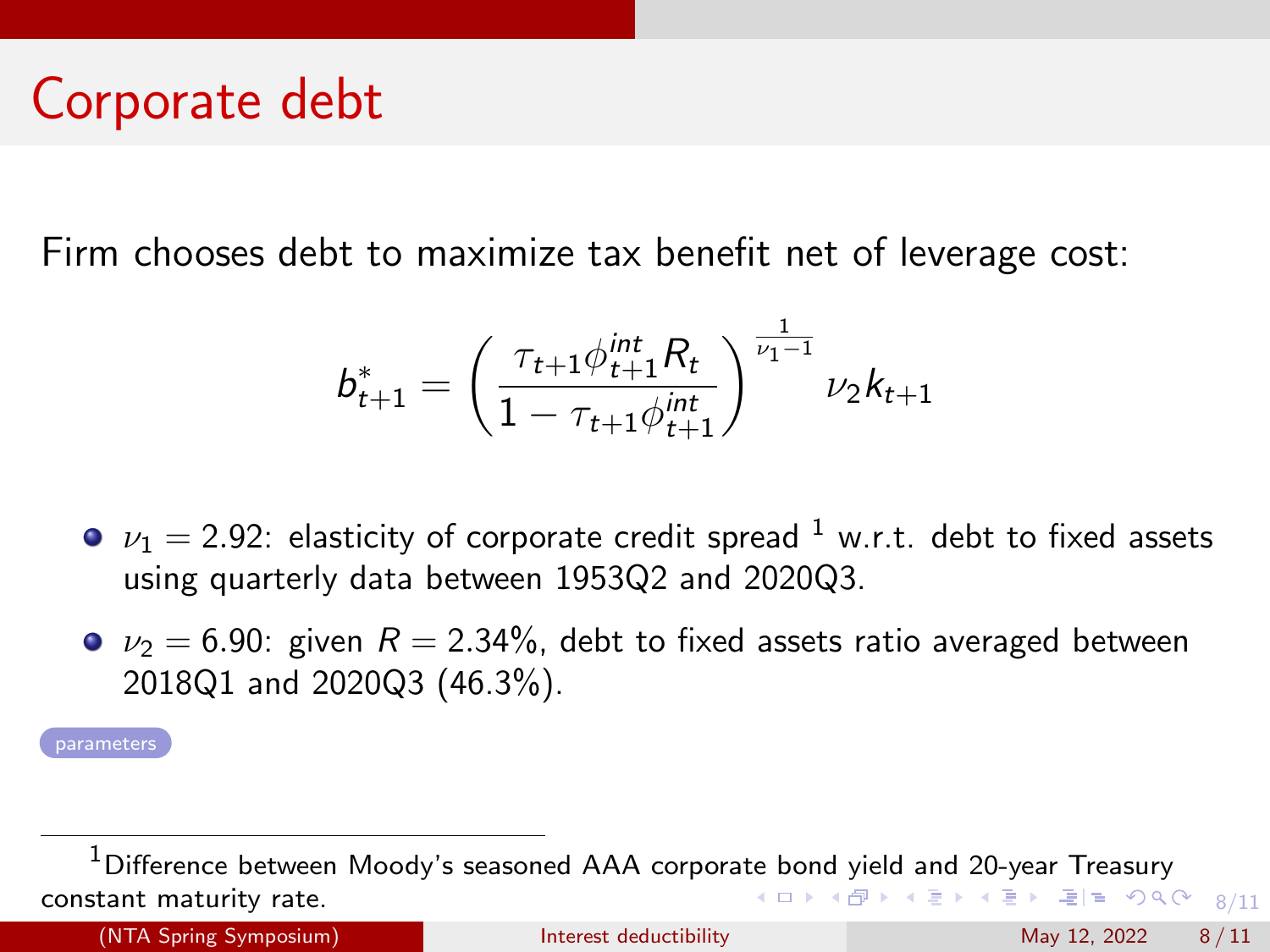<span id="page-8-0"></span>• 
$$
\tau = 21\%
$$
,  $R = 2.34\%$ 

<span id="page-8-1"></span>

|                                                                                                                       |          | $\phi^{\text{exp}} = 0$ , $\phi^{\text{int}} = 0$ $\phi^{\text{exp}} = 0$ , $\phi^{\text{int}} \neq 0$ $\phi^{\text{exp}} \neq 0$ , $\phi^{\text{int}} = 0$ $\phi^{\text{exp}} \neq 0$ , $\phi^{\text{int}} \neq 0$ |          |          |
|-----------------------------------------------------------------------------------------------------------------------|----------|---------------------------------------------------------------------------------------------------------------------------------------------------------------------------------------------------------------------|----------|----------|
| $\begin{array}{l}\frac{dk}{k}\\ \frac{d\tau}{d\tau}\\ \frac{d\tau}{k}\\ \frac{dCTR}{k}\\ \frac{k}{d\tau} \end{array}$ | $-2.129$ | $-1.922$                                                                                                                                                                                                            | $-0.393$ | $-0.098$ |
|                                                                                                                       | $-0.141$ | $-0.129$                                                                                                                                                                                                            | $-0.038$ | $-0.029$ |
|                                                                                                                       | 0.097    | 0.098                                                                                                                                                                                                               | 0.038    | 0.034    |
|                                                                                                                       |          |                                                                                                                                                                                                                     |          |          |

Higher tax rate increases cost of capital,  $\frac{r}{1-\tau}$ , lowers capital stock.

 $equilibrium$  [comparative statics](#page-24-0)

4 ロ → 4 @ → 4 로 → 4 로 → 로(로) 9/40 ( 9/11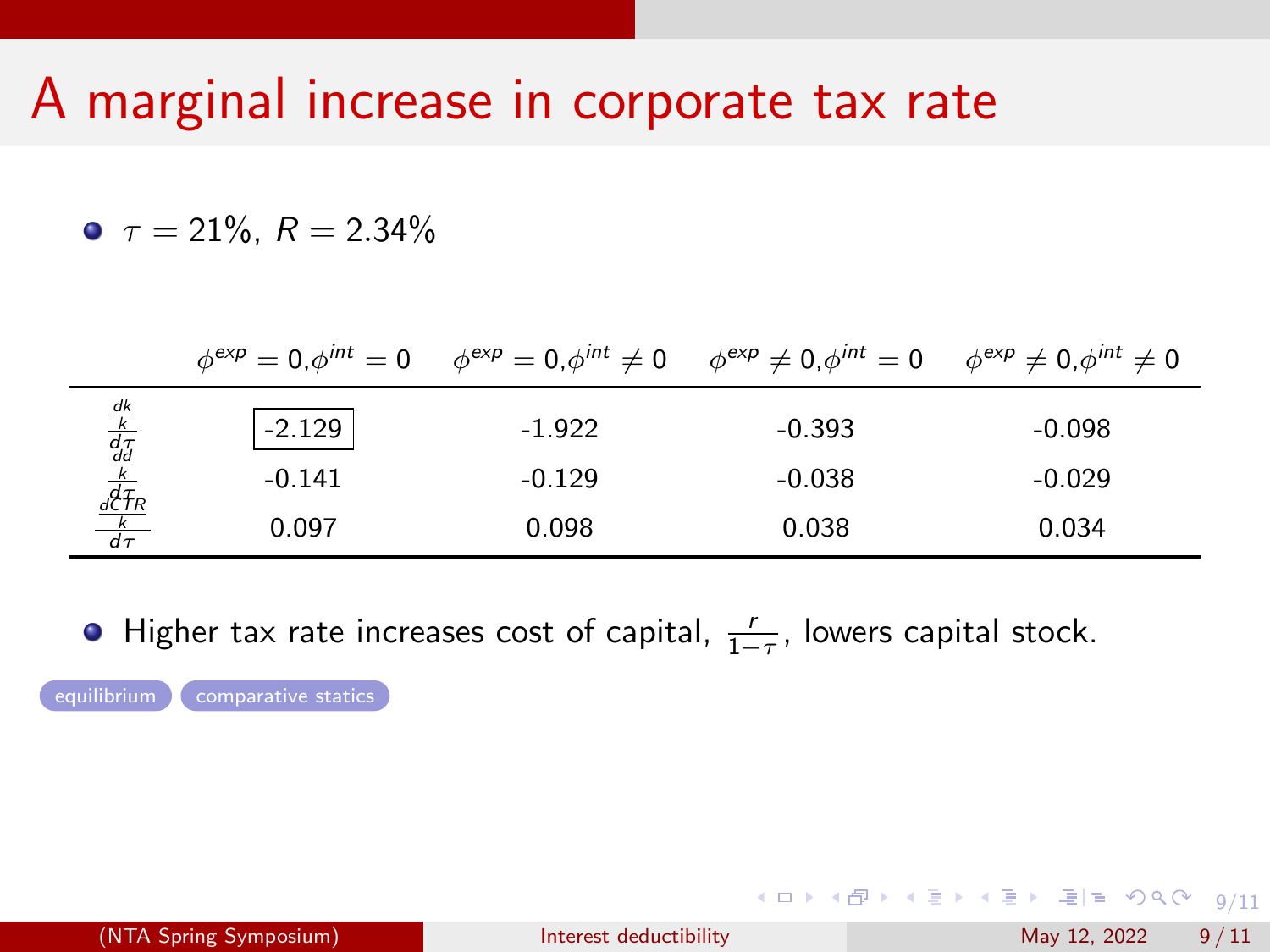• 
$$
\tau = 21\%
$$
,  $R = 2.34\%$ 

|                                                                                                                  |          | $\phi^{\text{exp}} = 0$ , $\phi^{\text{int}} = 0$ $\phi^{\text{exp}} = 0$ , $\phi^{\text{int}} \neq 0$ $\phi^{\text{exp}} \neq 0$ , $\phi^{\text{int}} = 0$ $\phi^{\text{exp}} \neq 0$ , $\phi^{\text{int}} \neq 0$ |            |          |
|------------------------------------------------------------------------------------------------------------------|----------|---------------------------------------------------------------------------------------------------------------------------------------------------------------------------------------------------------------------|------------|----------|
| $\begin{array}{c}\n\frac{dk}{k} \\ \frac{d\tau}{d\tau} \\ \frac{d\zeta}{k} \\ \frac{d\zeta}{d\tau}\n\end{array}$ | $-2.129$ | $-1.922$                                                                                                                                                                                                            | $ -0.393 $ | $-0.098$ |
|                                                                                                                  | $-0.141$ | $-0.129$                                                                                                                                                                                                            | $-0.038$   | $-0.029$ |
|                                                                                                                  | 0.097    | 0.098                                                                                                                                                                                                               | 0.038      | 0.034    |

Cost of capital increases by less,  $\frac{r}{1-\tau} - \frac{\tau \phi^{\infty} r}{1-\tau}$ , since the firm is able to deduct investment over time and  $\phi^{\text{exp}}$  is high.

4 ロ → 4 @ ▶ 4 로 ▶ 4 로 ▶ \_로 ⊨ ⊙ 9.90 - 9/11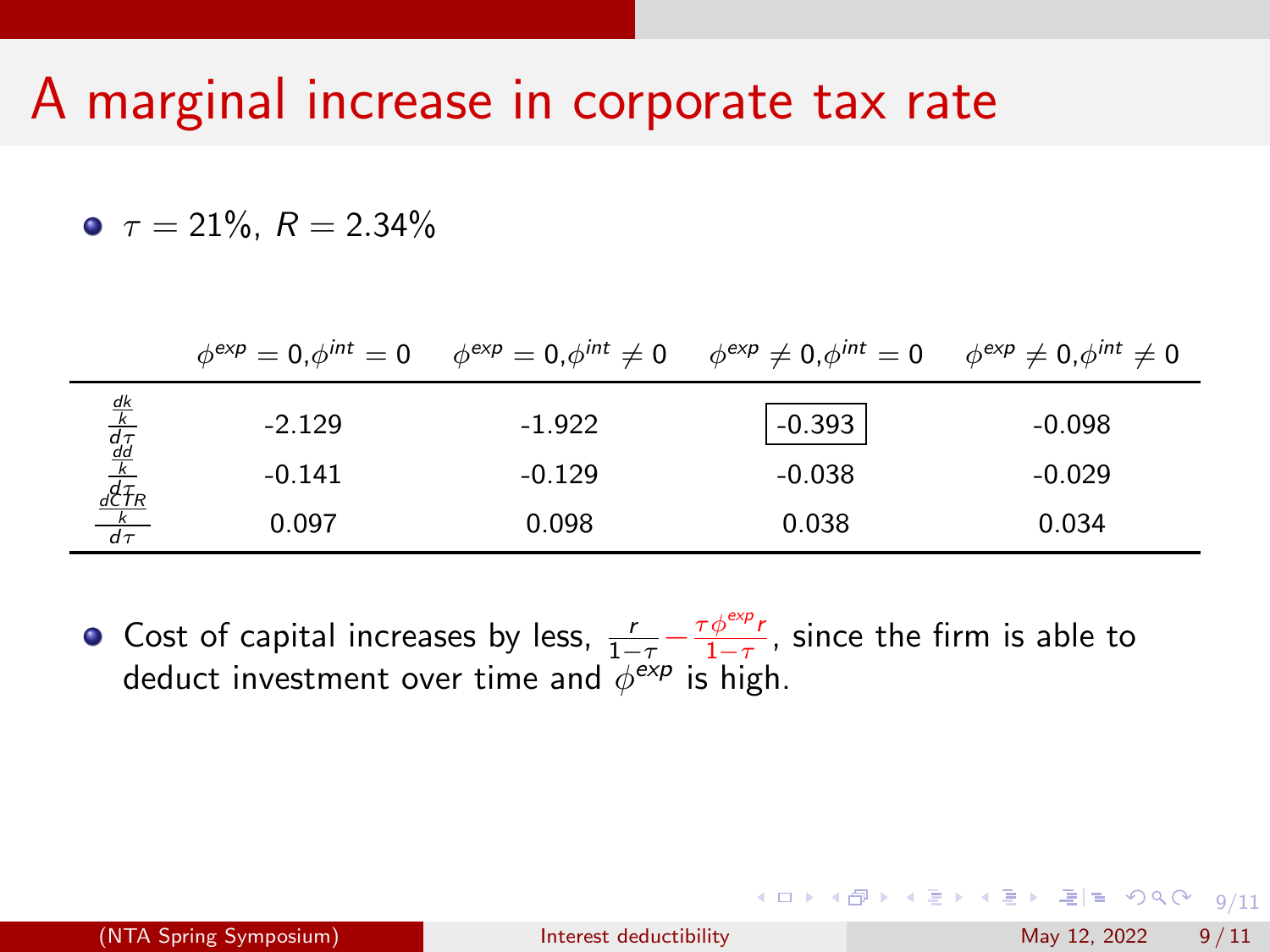• 
$$
\tau = 21\%
$$
,  $R = 2.34\%$ 

|                                                                                                                                      |          | $\phi^{\text{exp}} = 0$ , $\phi^{\text{int}} = 0$ $\phi^{\text{exp}} = 0$ , $\phi^{\text{int}} \neq 0$ $\phi^{\text{exp}} \neq 0$ , $\phi^{\text{int}} = 0$ $\phi^{\text{exp}} \neq 0$ , $\phi^{\text{int}} \neq 0$ |          |          |
|--------------------------------------------------------------------------------------------------------------------------------------|----------|---------------------------------------------------------------------------------------------------------------------------------------------------------------------------------------------------------------------|----------|----------|
| $\begin{array}{r}\n\frac{dk}{k} \\ \frac{d\tau}{d\tau} \\ \frac{d\zeta}{k} \\ \frac{d\zeta}{k} \\ \frac{d\zeta}{d\tau}\n\end{array}$ | $-2.129$ | $-1.922$                                                                                                                                                                                                            | $-0.393$ | $-0.098$ |
|                                                                                                                                      | $-0.141$ | $-0.129$                                                                                                                                                                                                            | $-0.038$ | $-0.029$ |
|                                                                                                                                      | 0.097    | 0.098                                                                                                                                                                                                               | 0.038    | 0.034    |

Cost of capital increases by less,  $\frac{r}{1-\tau} - \frac{\tau \phi^{int}}{1-\tau} - \frac{\tau \phi^{int}}{1-\tau}$ , since the firm is able to deduct nominal interest expense.

4 ロ → 4 @ ▶ 4 로 ▶ 4 로 ▶ \_로 ⊨ ⊙ 9.90 - 9/11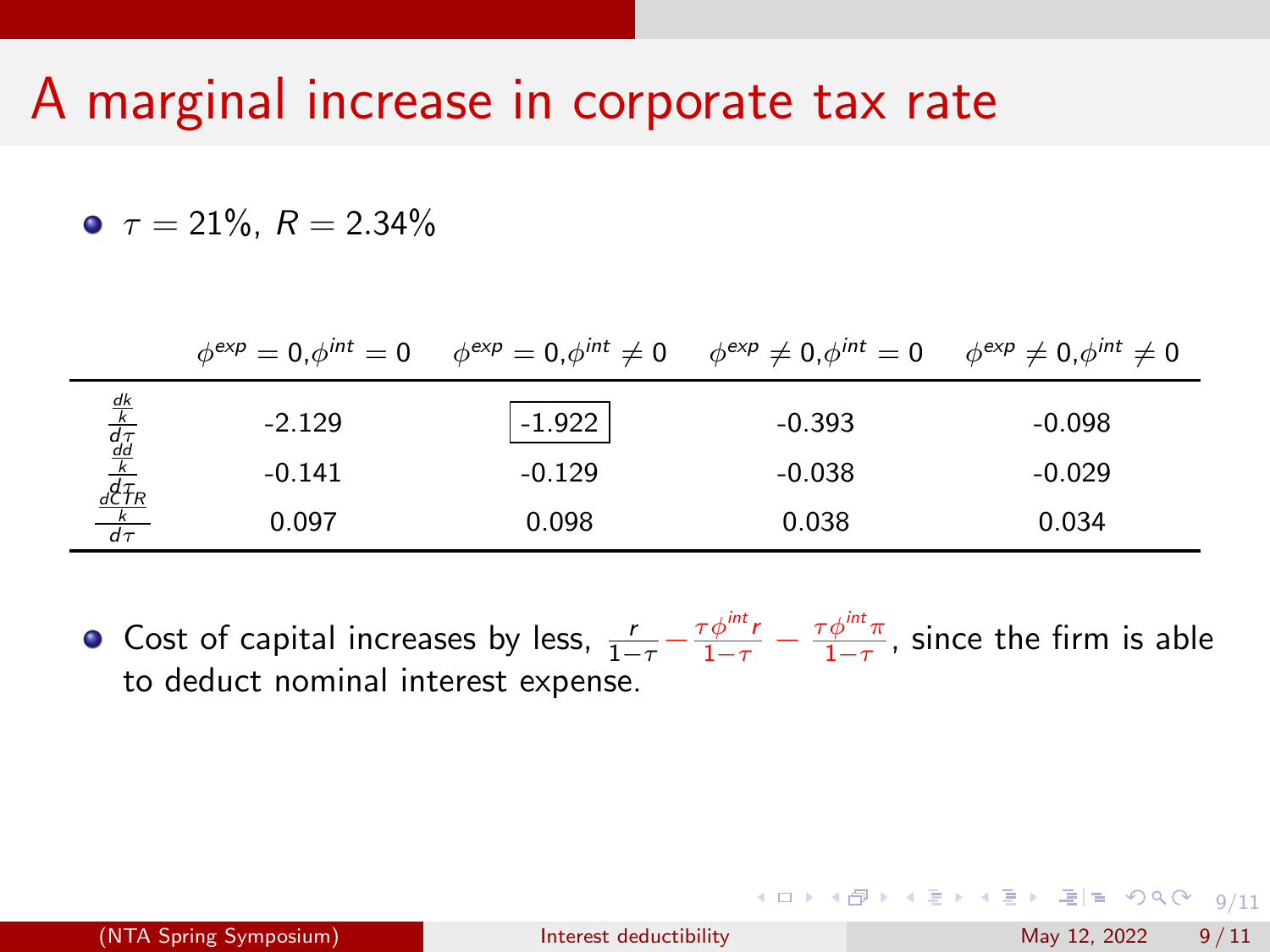$\bullet \tau = 21\%$ ,  $R = 2.34\%$ 

|                                                                                                                  |          | $\phi^{\text{exp}} = 0$ , $\phi^{\text{int}} = 0$ $\phi^{\text{exp}} = 0$ , $\phi^{\text{int}} \neq 0$ $\phi^{\text{exp}} \neq 0$ , $\phi^{\text{int}} = 0$ $\phi^{\text{exp}} \neq 0$ , $\phi^{\text{int}} \neq 0$ |          |          |
|------------------------------------------------------------------------------------------------------------------|----------|---------------------------------------------------------------------------------------------------------------------------------------------------------------------------------------------------------------------|----------|----------|
| $\begin{array}{c}\n\frac{dk}{k} \\ \frac{d\tau}{d\tau} \\ \frac{d\zeta}{k} \\ \frac{d\zeta}{d\tau}\n\end{array}$ | $-2.129$ | $-1.922$                                                                                                                                                                                                            | $-0.393$ | $-0.098$ |
|                                                                                                                  | $-0.141$ | $-0.129$                                                                                                                                                                                                            | $-0.038$ | $-0.029$ |
|                                                                                                                  | 0.097    | 0.098                                                                                                                                                                                                               | 0.038    | 0.034    |

Deduction of inflation component of nominal interest rate and deduction of investment largely offset the increase in cost of capital,

 $\frac{r}{1-\tau}-\frac{\tau\phi^{int}r}{1-\tau}=\frac{\tau\phi^{int}\pi}{1-\tau}-\frac{\tau\phi^{exp}r}{1-\tau}.$ 

4 ロ → 4 @ → 4 로 → 4 로 → 로(로) 9/40 ( 9/11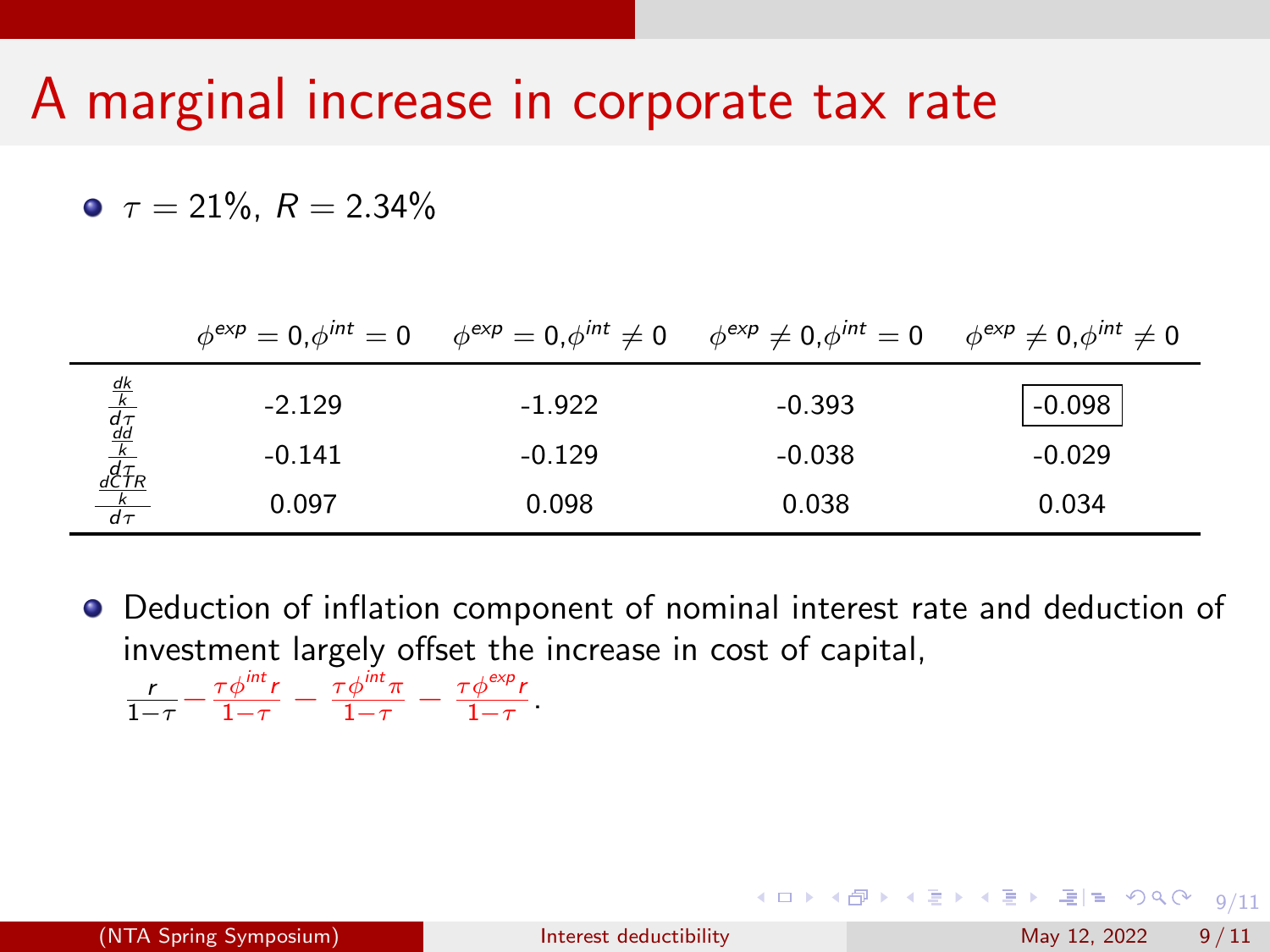• 
$$
\tau = 21\%
$$
,  $R = 2.34\%$ 

|                                                                                                                |          | $\phi^{\text{exp}} = 0$ , $\phi^{\text{int}} = 0$ $\phi^{\text{exp}} = 0$ , $\phi^{\text{int}} \neq 0$ $\phi^{\text{exp}} \neq 0$ , $\phi^{\text{int}} = 0$ $\phi^{\text{exp}} \neq 0$ , $\phi^{\text{int}} \neq 0$ |          |          |
|----------------------------------------------------------------------------------------------------------------|----------|---------------------------------------------------------------------------------------------------------------------------------------------------------------------------------------------------------------------|----------|----------|
| $\begin{array}{c}\n\frac{dk}{k} \\ \frac{d\tau}{d\tau} \\ \frac{d\tau}{k} \\ \frac{d\tau}{d\tau}\n\end{array}$ | $-2.129$ | $-1.922$                                                                                                                                                                                                            | $-0.393$ | $-0.098$ |
|                                                                                                                | $-0.141$ | $-0.129$                                                                                                                                                                                                            | $-0.038$ | $-0.029$ |
|                                                                                                                | 0.097    | 0.098                                                                                                                                                                                                               | 0.038    | 0.034    |

**•** Smaller decline in capital stock and lower tax liability restore dividends.

(NTA Spring Symposium) and [Interest deductibility](#page-0-0) May 12, 2022 9/11

K ロ > K 個 > K ミ > K ミ > ミ = の Q Q Q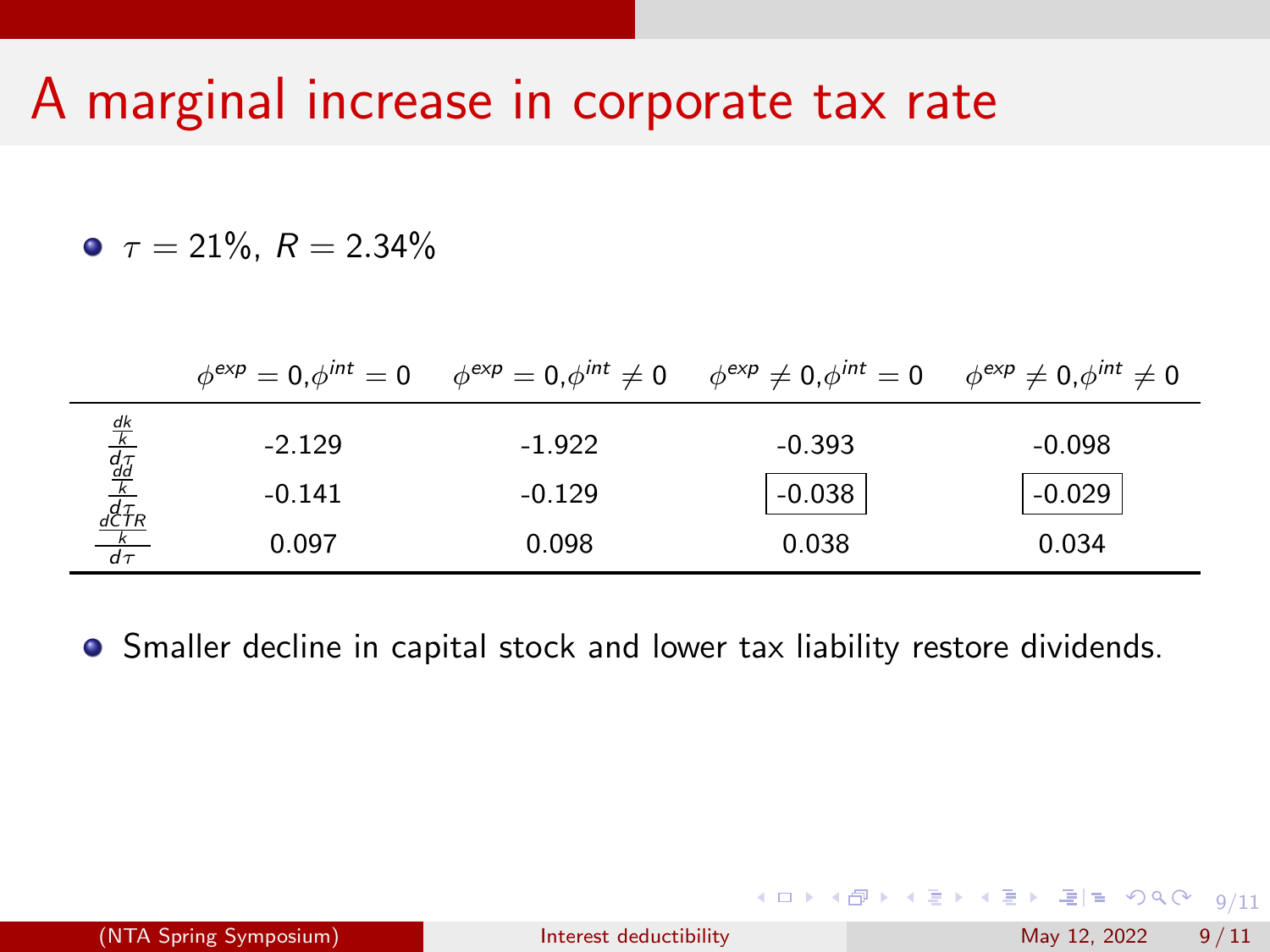$\bullet \tau = 21\%$ ,  $R = 2.34\%$ 

|                                                                                                                                      |          | $\phi^{\text{exp}} = 0$ , $\phi^{\text{int}} = 0$ $\phi^{\text{exp}} = 0$ , $\phi^{\text{int}} \neq 0$ $\phi^{\text{exp}} \neq 0$ , $\phi^{\text{int}} = 0$ $\phi^{\text{exp}} \neq 0$ , $\phi^{\text{int}} \neq 0$ |          |          |
|--------------------------------------------------------------------------------------------------------------------------------------|----------|---------------------------------------------------------------------------------------------------------------------------------------------------------------------------------------------------------------------|----------|----------|
| $\begin{array}{l}\n\frac{dk}{k} \\ \frac{d\tau}{d\tau} \\ \frac{d\zeta}{k} \\ \frac{d\zeta}{k} \\ \frac{d\zeta}{d\tau}\n\end{array}$ | $-2.129$ | $-1.922$                                                                                                                                                                                                            | $-0.393$ | $-0.098$ |
|                                                                                                                                      | $-0.141$ | $-0.129$                                                                                                                                                                                                            | $-0.038$ | $-0.029$ |
|                                                                                                                                      | 0.097    | 0.098                                                                                                                                                                                                               | 0.038    | 0.034    |

- Higher tax rate raises corporate income taxes for each dollar of profit.
- Depreciation and interest deductions increase, tax revenue decreases.  $\bullet$
- **•** Firm changes its investment and debt policies, which affects tax revenue.

KIT KARA KE KE KE ER YOON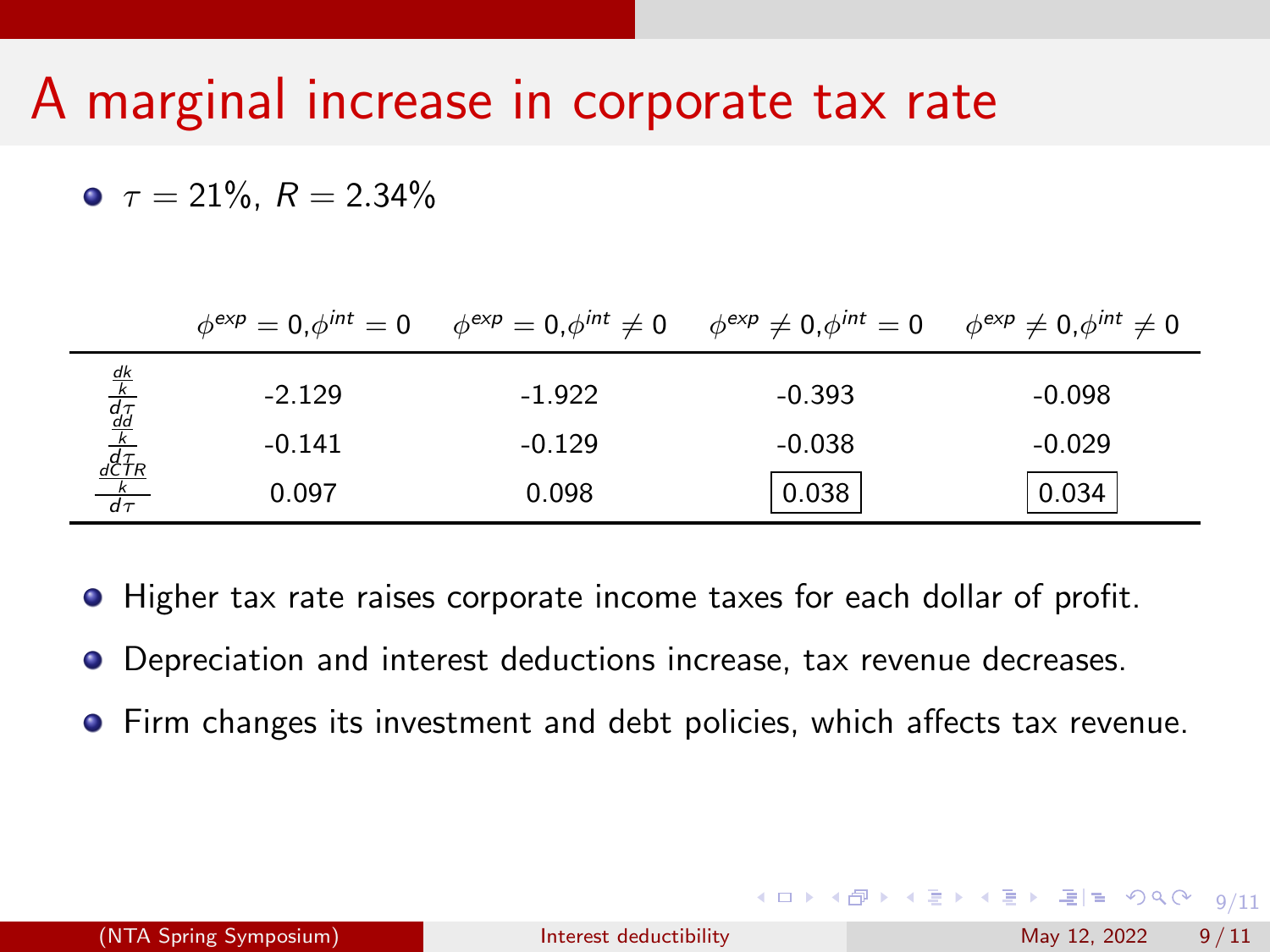# A marginal increase in inflation rate

 $\bullet$   $\tau = 21\%$ ,  $R = 2.34\%$ 

|                                                                                                                             |             | $\phi^{\text{exp}} = 0$ , $\phi^{\text{int}} = 0$ $\phi^{\text{exp}} = 0$ , $\phi^{\text{int}} \neq 0$ $\phi^{\text{exp}} \neq 0$ , $\phi^{\text{int}} = 0$ $\phi^{\text{exp}} \neq 0$ , $\phi^{\text{int}} \neq 0$ |          |       |
|-----------------------------------------------------------------------------------------------------------------------------|-------------|---------------------------------------------------------------------------------------------------------------------------------------------------------------------------------------------------------------------|----------|-------|
| $\begin{array}{r}\n\frac{dk}{k} \\ \frac{d\pi}{d\pi} \\ \frac{d\pi}{k} \\ \frac{d\pi}{k} \\ \frac{d\pi}{d\pi}\n\end{array}$ | $\mathbf 0$ | 1.690                                                                                                                                                                                                               | $-1.026$ | 1.057 |
|                                                                                                                             | 0           | 0.056                                                                                                                                                                                                               | $-0.046$ | 0.011 |
|                                                                                                                             | 0           | 0.029                                                                                                                                                                                                               | 0.045    | 0.041 |

Inflation has no effect on cost of capital,  $\frac{r}{1-\tau}$ . Capital stock, dividends and corporate tax revenue remain the same.

K ロ K K @ K K 로 K K 로 K 코 H S Y Q O .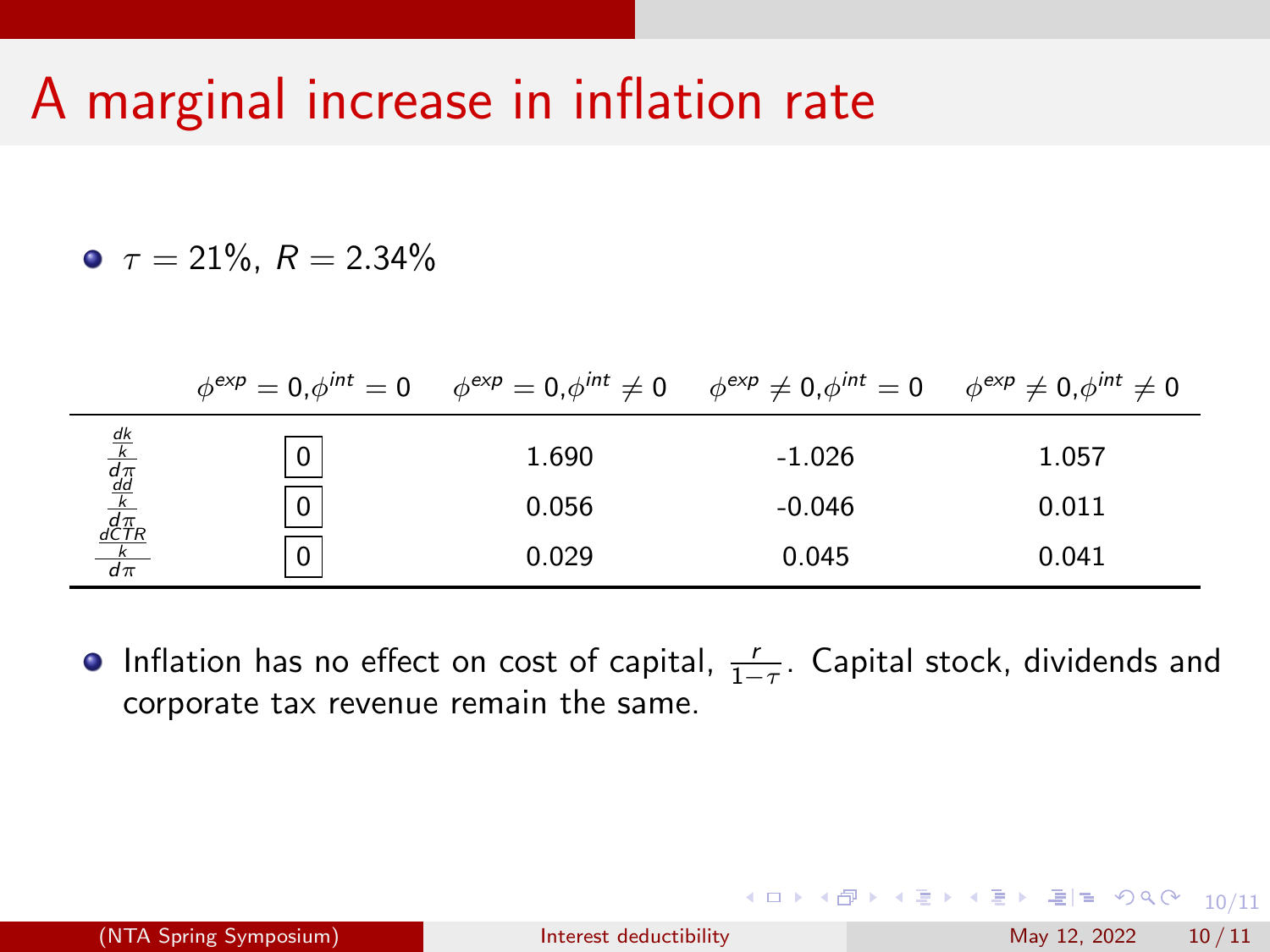## A marginal increase in inflation rate

 $\bullet \tau = 21\%$ ,  $R = 2.34\%$ 

|                                                                                                           | $\phi^{\text{exp}} = 0$ , $\phi^{\text{int}} = 0$ $\phi^{\text{exp}} = 0$ , $\phi^{\text{int}} \neq 0$ $\phi^{\text{exp}} \neq 0$ , $\phi^{\text{int}} = 0$ $\phi^{\text{exp}} \neq 0$ , $\phi^{\text{int}} \neq 0$ |          |       |
|-----------------------------------------------------------------------------------------------------------|---------------------------------------------------------------------------------------------------------------------------------------------------------------------------------------------------------------------|----------|-------|
| $\begin{array}{r}\n\frac{dk}{k} \\ \frac{d\pi}{d\pi} \\ \frac{dGTR}{k} \\ \frac{dGTR}{d\pi}\n\end{array}$ | 1.690                                                                                                                                                                                                               | $-1.026$ | 1.057 |
|                                                                                                           | 0.056                                                                                                                                                                                                               | $-0.046$ | 0.011 |
|                                                                                                           | 0.029                                                                                                                                                                                                               | 0.045    | 0.041 |

- **Inflation decreases the present value of tax deduction of investment,** increases cost of capital,  $\frac{r}{1-\tau} - \frac{\tau \phi^{\exp} r}{1-\tau}$ , and lowers capital stock.
- Dividends drop: lower production and lower depreciation deduction.
- Tax revenue increases: lower depreciation deduction offsets lower corporate profits.

K ロ K K @ K K ミ K K ミ K ミ 트 H H Y Q Q Y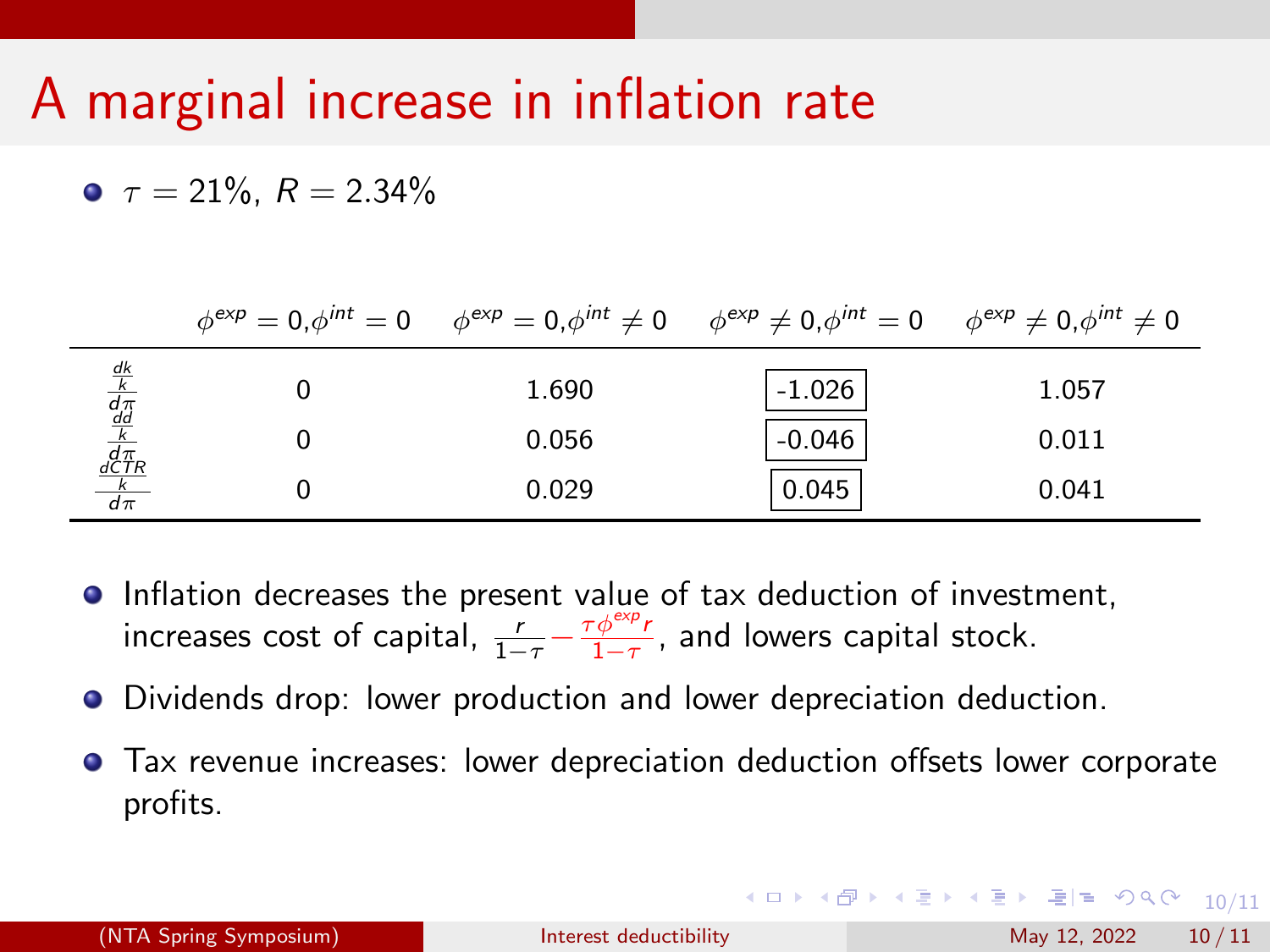# A marginal increase in inflation rate

 $\bullet$   $\tau = 21\%$ ,  $R = 2.34\%$ 

|                                                                                                           | $\phi^{\text{exp}} = 0$ , $\phi^{\text{int}} = 0$ $\phi^{\text{exp}} = 0$ , $\phi^{\text{int}} \neq 0$ $\phi^{\text{exp}} \neq 0$ , $\phi^{\text{int}} = 0$ $\phi^{\text{exp}} \neq 0$ , $\phi^{\text{int}} \neq 0$ |        |       |
|-----------------------------------------------------------------------------------------------------------|---------------------------------------------------------------------------------------------------------------------------------------------------------------------------------------------------------------------|--------|-------|
| $\begin{array}{c}\n\frac{dk}{k} \\ \frac{d\pi}{d\pi} \\ \frac{d\pi}{k} \\ \frac{d\pi}{d\pi}\n\end{array}$ | 1.690                                                                                                                                                                                                               | -1.026 | 1.057 |
|                                                                                                           | 0.056                                                                                                                                                                                                               | -0.046 | 0.011 |
|                                                                                                           | 0.029                                                                                                                                                                                                               | 0.045  | 0.041 |

- Higher inflation lowers cost of capital,  $\frac{r}{1-\tau}-\frac{\tau\phi^{int}}{1-\tau}-\frac{\tau\phi^{int}\pi}{1-\tau}$ , and leads to higher capital stock.
- Dividends increase: higher production, higher interest deduction offset higher interest on debt.
- Tax revenue increases: higher tax revenue from interest income, corporate profits outweigh higher interest deduction.

10 H (伊) (홍) (홍) 홍⊨ 990 10/11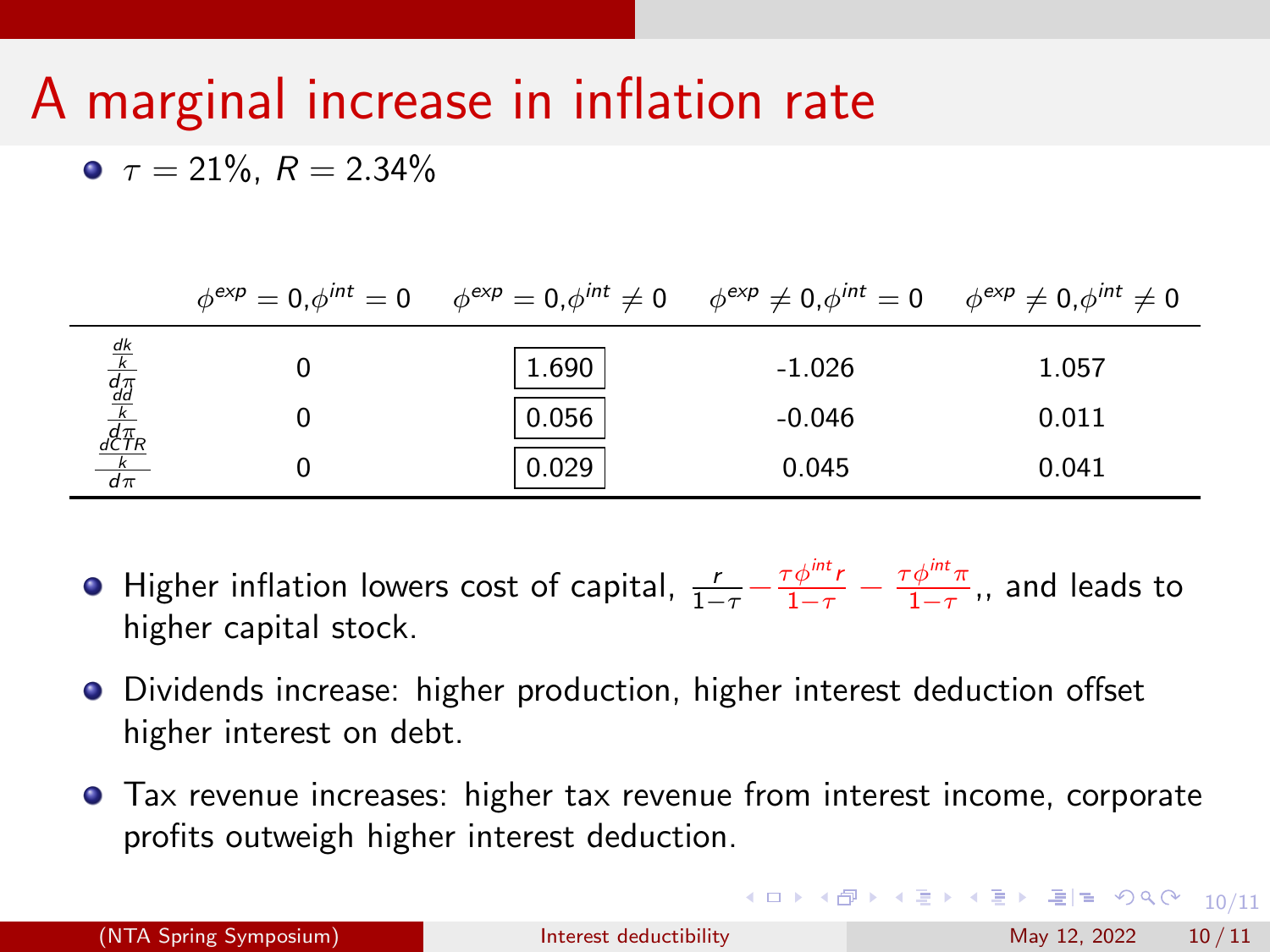#### A marginal increase in inflation rate  $\bullet \ \tau = 21\%$ ,  $R = 2.34\%$

|                                                                                                                                   | $\phi^{\text{exp}} = 0$ , $\phi^{\text{int}} = 0$ $\phi^{\text{exp}} = 0$ , $\phi^{\text{int}} \neq 0$ $\phi^{\text{exp}} \neq 0$ , $\phi^{\text{int}} = 0$ $\phi^{\text{exp}} \neq 0$ , $\phi^{\text{int}} \neq 0$ |          |       |
|-----------------------------------------------------------------------------------------------------------------------------------|---------------------------------------------------------------------------------------------------------------------------------------------------------------------------------------------------------------------|----------|-------|
| $\begin{array}{c}\n\frac{dk}{k} \\ \frac{d\pi}{d\pi} \\ \frac{d\zeta}{k} \\ \frac{d\zeta}{k} \\ \frac{d\zeta}{d\pi}\n\end{array}$ | 1.690                                                                                                                                                                                                               | -1.026   | 1.057 |
|                                                                                                                                   | 0.056                                                                                                                                                                                                               | $-0.046$ | 0.011 |
|                                                                                                                                   | 0.029                                                                                                                                                                                                               | 0.045    | 0.041 |

- Capital stock expands as higher deduction of inflation component of nominal interest dominates lower present value of depreciation deduction,  $\frac{r}{1-\tau} - \frac{\tau \phi^{int} r}{1-\tau} = \frac{\tau \phi^{int} \pi}{1-\tau} = \frac{\tau \phi^{exp} r}{1-\tau}.$
- Dividends increase: higher production, higher interest deduction outweigh lower depreciation deduction, higher interest on debt.
- Tax revenue increases: higher tax revenue from interest income, corporate profits, lower depreciation deduction outweigh higher interest deduction.

10 H (伊) (홍) (홍) 홍보 990 10/11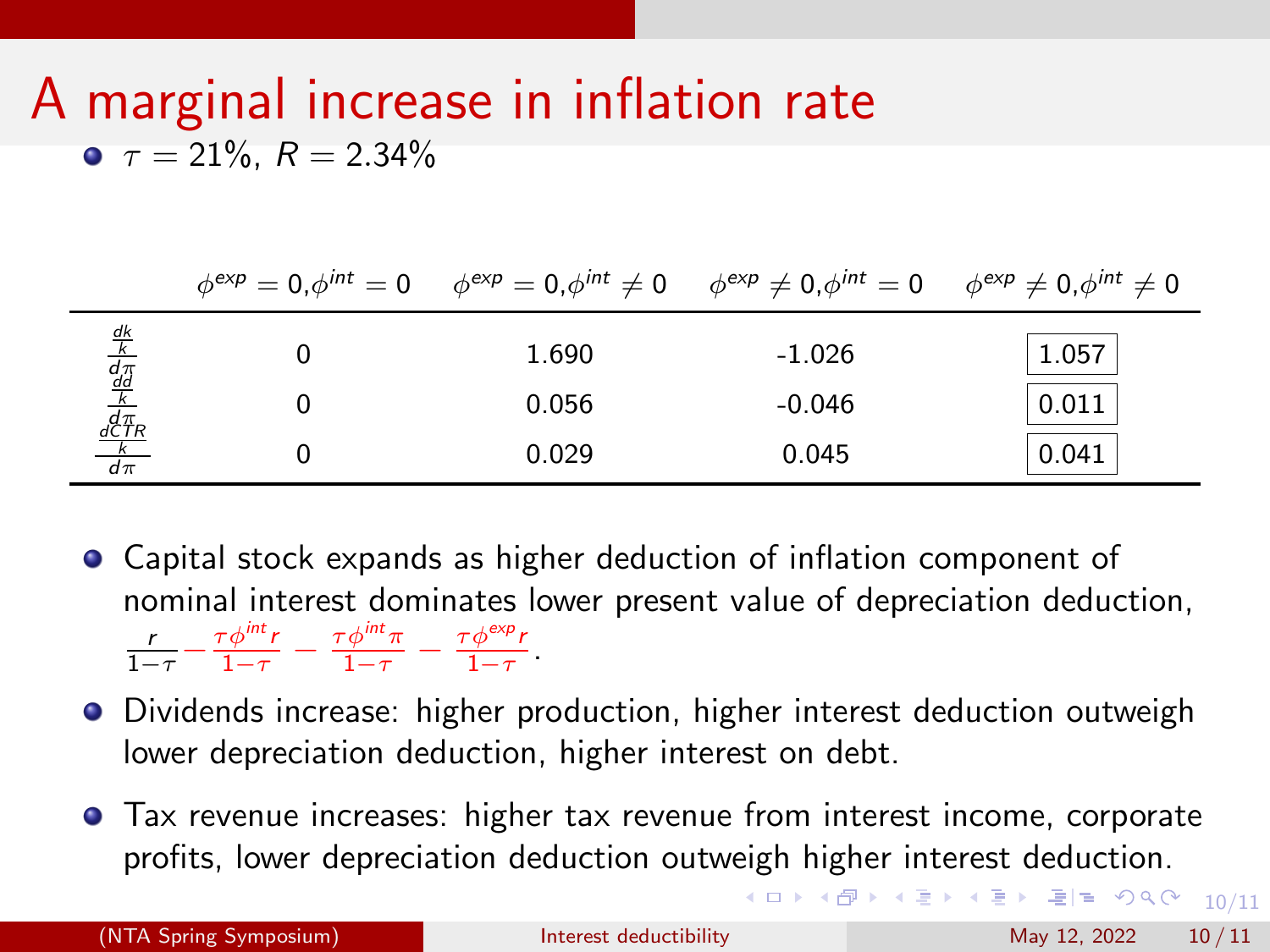# <span id="page-18-0"></span>Conclusion

- Changing statutory corporate tax rate alone does not have a big impact  $\rightarrow$  other tax provisions matter.
- **Higher tax rate:** small negative effect on capital stock.
- **Higher inflation**: capital stock expands when partially financed by debt.

K ロ K K @ K K ミ K K ミ K ミ 트 H H Y Q Q Y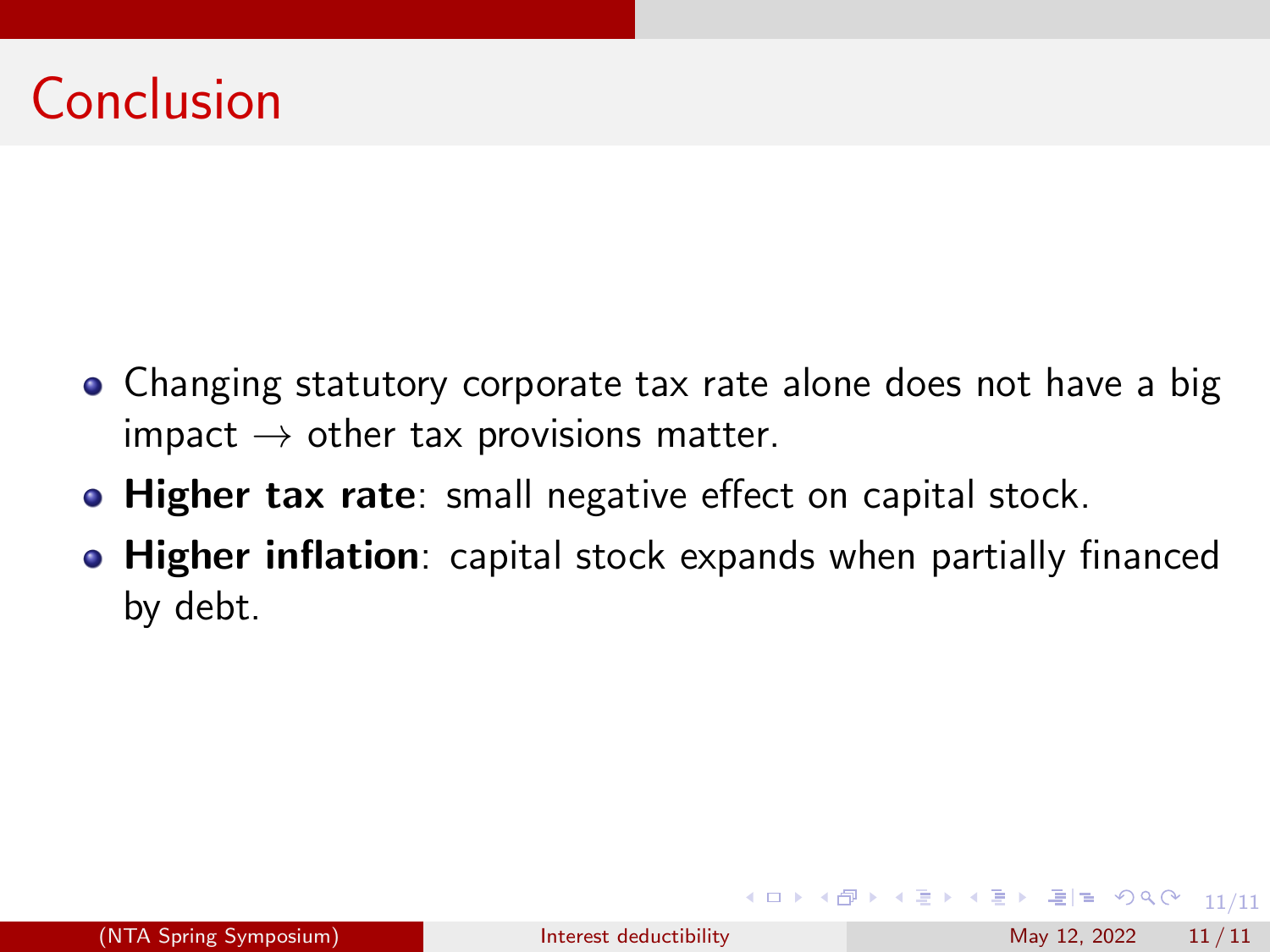# <span id="page-19-1"></span><span id="page-19-0"></span>Appendix: Dividends

$$
y_{t} = A_{t} k_{t}^{\alpha_{k}} I_{t}^{\alpha_{l}}
$$

$$
i_{t} = k_{t+1} - (1 - \delta) k_{t}
$$

$$
C_{k}(k_{t}, k_{t+1}) = \frac{\eta}{2} \left( \frac{k_{t+1} - (1 - \delta) k_{t}}{k_{t}} \right)^{2} k_{t}
$$

[back](#page-4-0)

(NTA Spring Symposium) **[Interest deductibility](#page-0-0)** May 12, 2022 1/9

K ロ ▶ K @ ▶ K 할 ▶ K 할 ▶ [콜] ≥ 10 Q Q Q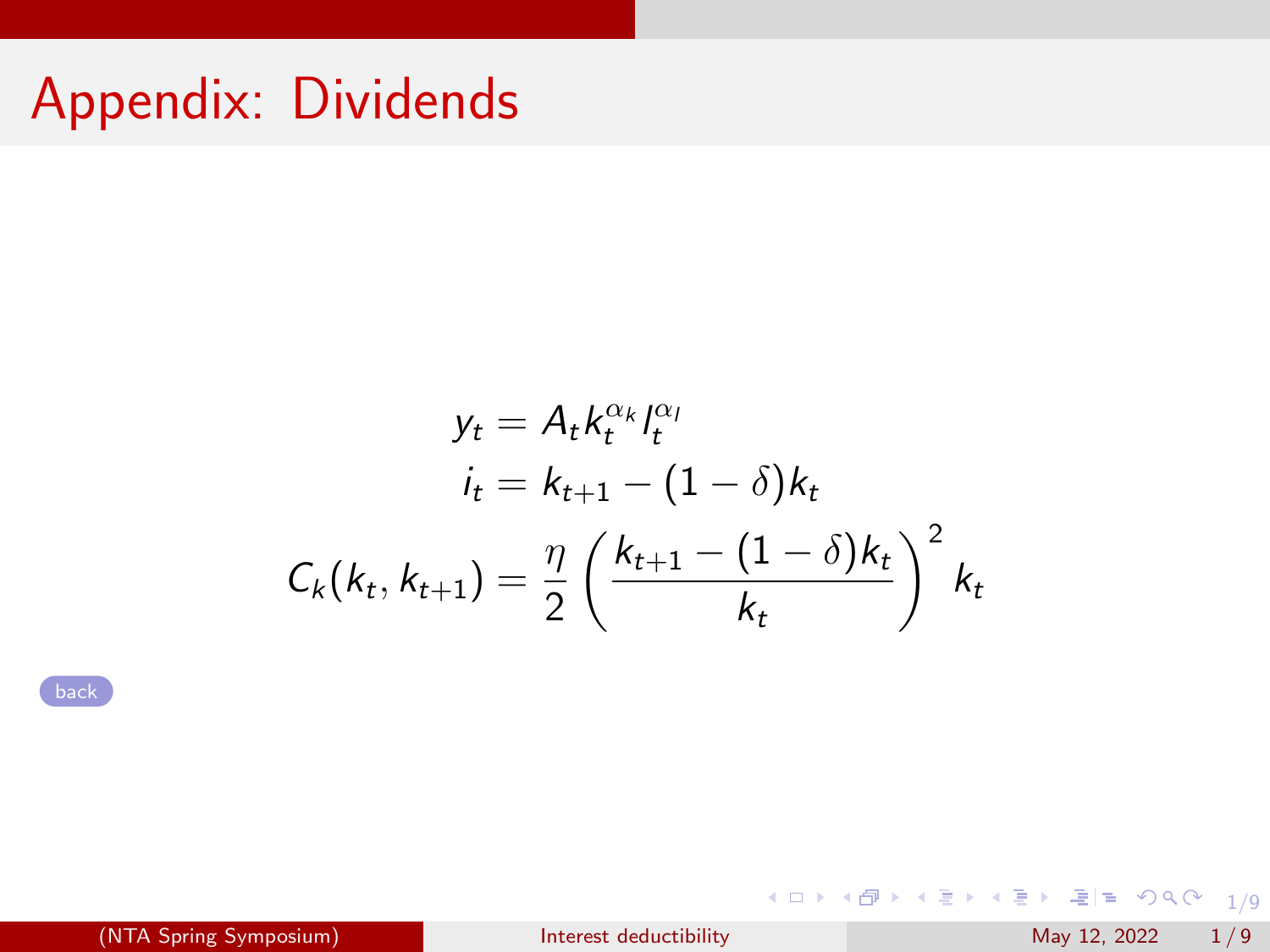# Appendix: Depreciation deduction

<span id="page-20-0"></span>In the present year  $t$ , the firm's depreciation deduction is:

$$
x_t = \sum_{s=0}^{40} \psi_s i_{t-s} (1 - \zeta_{t-s}^{\text{invCred}})
$$

 $\psi_\mathbf{s}$  is the allowed depreciation in schedule year  $\bm{s}.$ 

In steady state, present value of tax deduction of a dollar of current investment:

$$
\phi^{\text{exp}} = \sum_{s=0}^{40} \frac{1}{(1+R)^s} \psi_s (1 - \zeta^{\text{invCred}})
$$

[back](#page-5-0)

K ロ ▶ K 個 ▶ K ヨ ▶ K ヨ ▶ (ヨ)도 19 Q @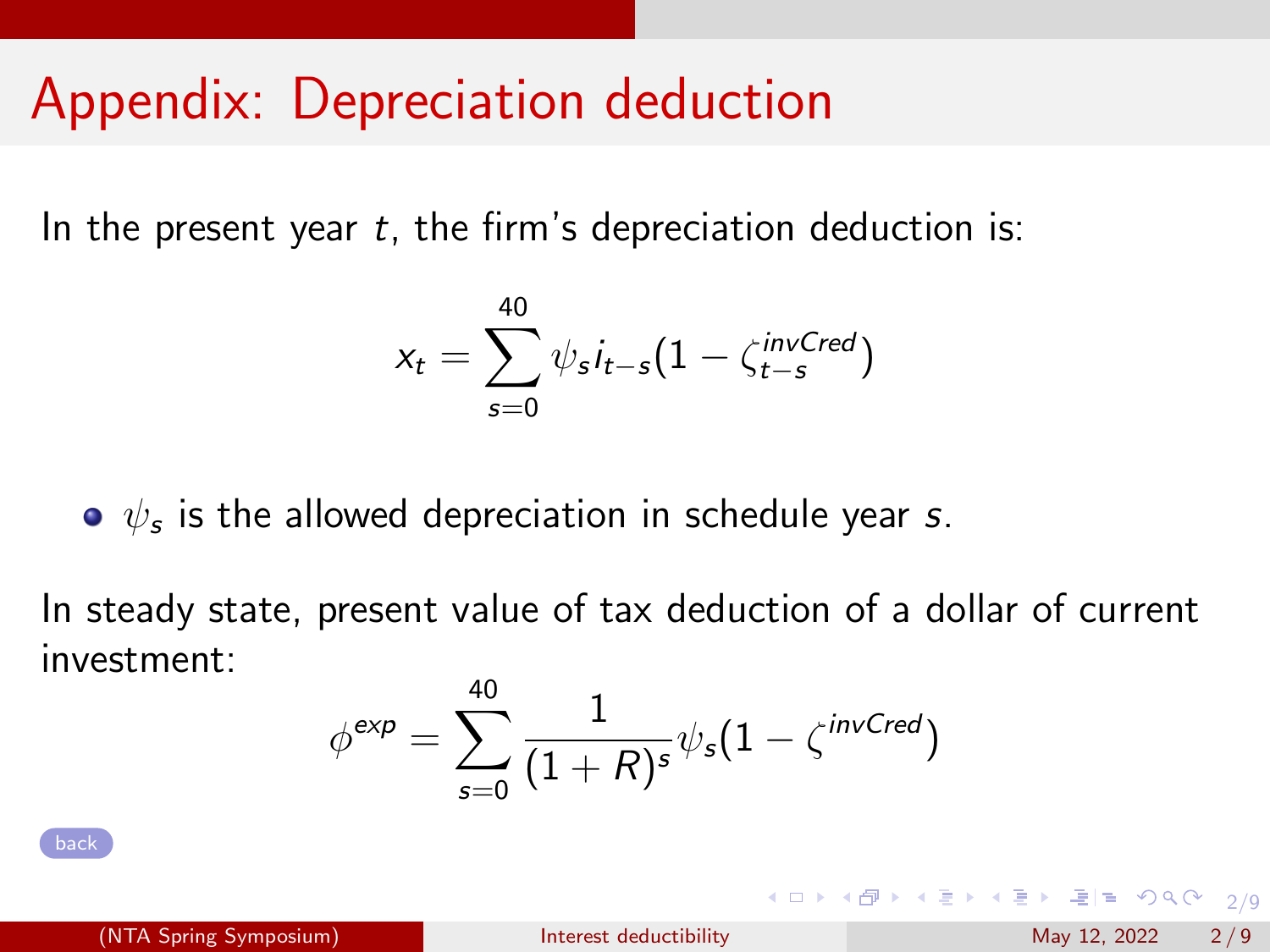# <span id="page-21-0"></span>Appendix: Parameters

L,

| Description            | Parameter        | Value  |
|------------------------|------------------|--------|
| adjustment cost        | $\eta$           | 0.2    |
| economic depreciation  | δ                | 0.08   |
| capital share          | $\alpha_k$       | 0.34   |
| labor share            | $\alpha$         | 0.66   |
| <b>TFP</b>             | А                | 1.     |
| leverage sensitivity   | $\nu_1$          | 2.92   |
| leverage scaling       | $\nu_2$          | 6.90   |
| corporate tax rate     | $\tau$           | 0.21   |
| depreciation deduction | $\phi^{\sf exp}$ | 0.879  |
| interest deduction     | $\phi$ int       | 0.925  |
| other expenses         | ∗otherExp        | 0.095  |
| investment credit      | invCred-         | 0.053  |
| other tax credit       | ≻otherCred       | 0.012  |
| interest rate          | R                | 0.0234 |
| inflation rate         | $\pi$            | 0.02   |

Table: Parameter description and value



K ロ ▶ K @ ▶ K 할 ▶ K 할 ▶ [ 할 게 이익어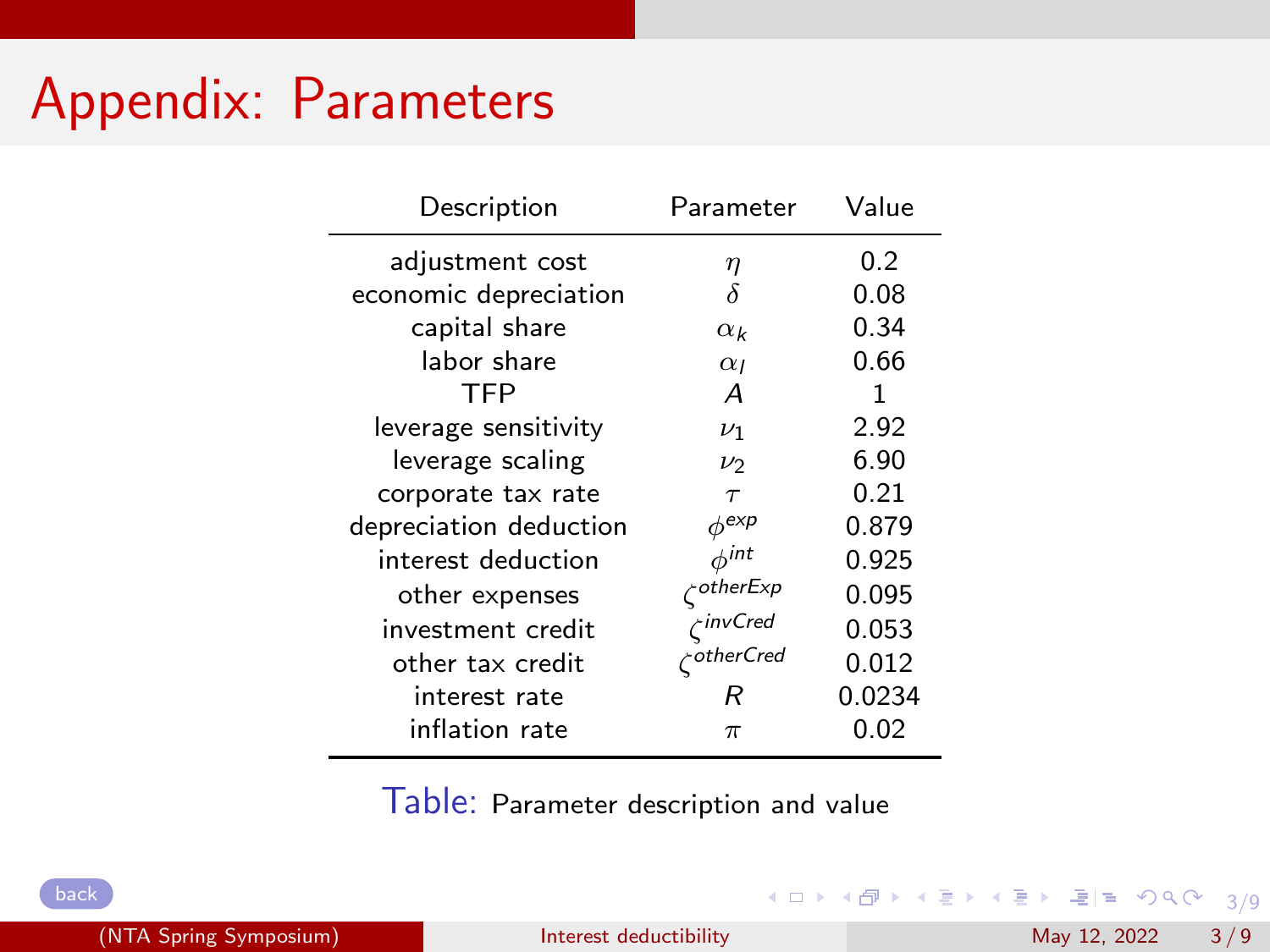# Appendix: Optimal /

<span id="page-22-0"></span>To condense notation, define in the steady state:

$$
\chi_{div} = 1 - \zeta^{otherExp} - \tau + \zeta^{otherCred}
$$

$$
\chi_{debt} = \left(\frac{\tau \phi^{int} R}{1 - \tau \phi^{int}}\right)^{\frac{1}{\nu_1 - 1}} \nu_2
$$

The first-order condition with respect to the firm's labor demand implies that in the steady state,

$$
I = \left[\frac{w(1-\tau)}{\alpha_l Ak^{\alpha_k}\chi_{div}}\right]^{\frac{1}{\alpha_l-1}}
$$

(NTA Spring Symposium) **[Interest deductibility](#page-0-0)** May 12, 2022 4/9

K ロ ▶ K 個 ▶ K ヨ ▶ K ヨ ▶ (ヨ)도 19 Q @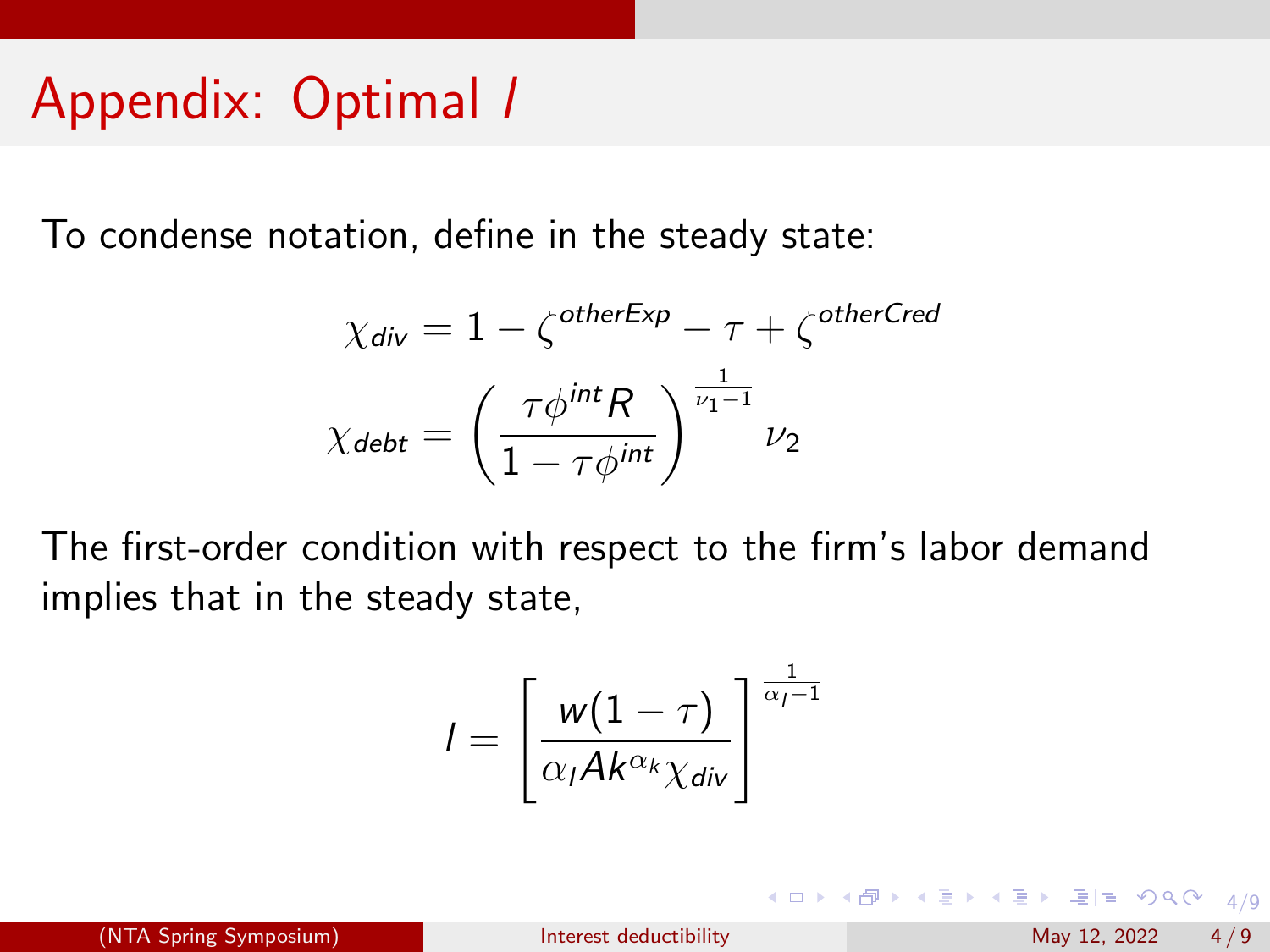# Appendix: Optimal k

The first-order condition with respect to  $k_{t+1}$  implies:

$$
\frac{\partial d_t}{\partial k_{t+1}} + \frac{1}{1+R_t} \frac{\partial d_{t+1}}{\partial k_{t+1}} + ... + \frac{1}{(1+R_t)...(1+R_{t+40})} \frac{\partial d_{t+41}}{\partial k_{t+1}} = 0
$$

and it follows that in the steady state,

$$
- \eta (1-\tau)\delta - 1 + \tau \phi^{\text{exp}} + \zeta^{\text{invCred}} + \chi_{\text{debt}} + \frac{1}{1+R} \left[ \alpha_k A k^{\alpha_k - 1} \gamma^{\alpha_j} \chi_{\text{div}} (1+\pi) - \frac{\eta}{2} (1-\tau) \left( (1-\delta)^2 - 1 \right) (1+\pi) + (1-\delta)(1-\tau \phi^{\text{exp}} - \zeta^{\text{invCred}}) (1+\pi) - \chi_{\text{debt}} - \chi_{\text{debt}} (1-\tau \phi^{\text{int}}) R - (1-\tau \phi^{\text{int}}) \frac{\nu_2^{1-\nu_1}}{\nu_1} \left( \frac{b}{k} \right)^{\nu_1} \right] = 0
$$

where  $\pi$  is the inflation rate.  $\left($  [back](#page-8-1)

(NTA Spring Symposium) **[Interest deductibility](#page-0-0)** May 12, 2022 5/9

K ロ ▶ K 優 ▶ K 결 ▶ K 결 ▶ ( 결) 및 10 A Q Q O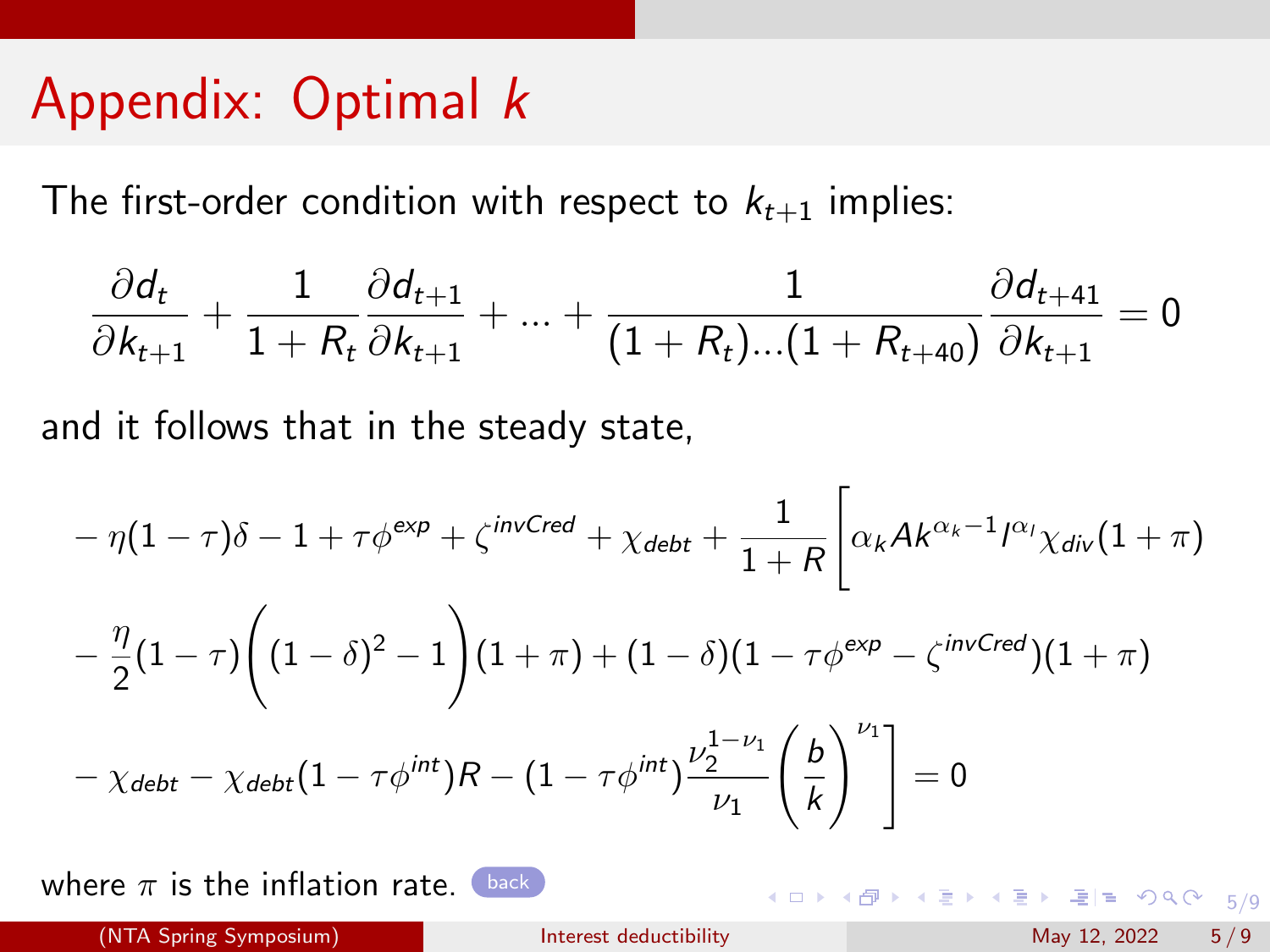<span id="page-24-0"></span>To a first-order approximation by using the implicit function theorem, the change in k and b caused by a small change in  $\tau$  satisfies:<sup>2</sup>

$$
\begin{bmatrix}\n\frac{\partial f_1}{\partial k} & \frac{\partial f_1}{\partial b} \\
\frac{\partial f_2}{\partial k} & \frac{\partial f_2}{\partial b}\n\end{bmatrix}\n\begin{bmatrix}\ndk \\
db\n\end{bmatrix} = \begin{bmatrix}\n-\frac{\partial f_1}{\partial \tau} d\tau \\
-\frac{\partial f_2}{\partial \tau} d\tau\n\end{bmatrix}
$$

When  $\phi^\mathit{int} = 0,~b = 0.$  The change in  $k$  satisfies:

$$
\frac{\frac{dk}{k}}{d\tau} = -\left(\frac{\partial f_1}{\partial k}k\right)^{-1} \frac{\partial f_1}{\partial \tau}
$$

- $f_1$ : first-order condition with respect to  $k_{t+1}$ .
- $\bullet$  f<sub>2</sub>: optimal debt equation.

 $\frac{2 \frac{\partial f_1}{\partial k}}{k}$  is the partial derivative of  $f_1$  with respect to  $k$ . 4 ロ ▶ 4 伊  $E|E$   $\Omega$ 6/9 (NTA Spring Symposium) and [Interest deductibility](#page-0-0) May 12, 2022 6/9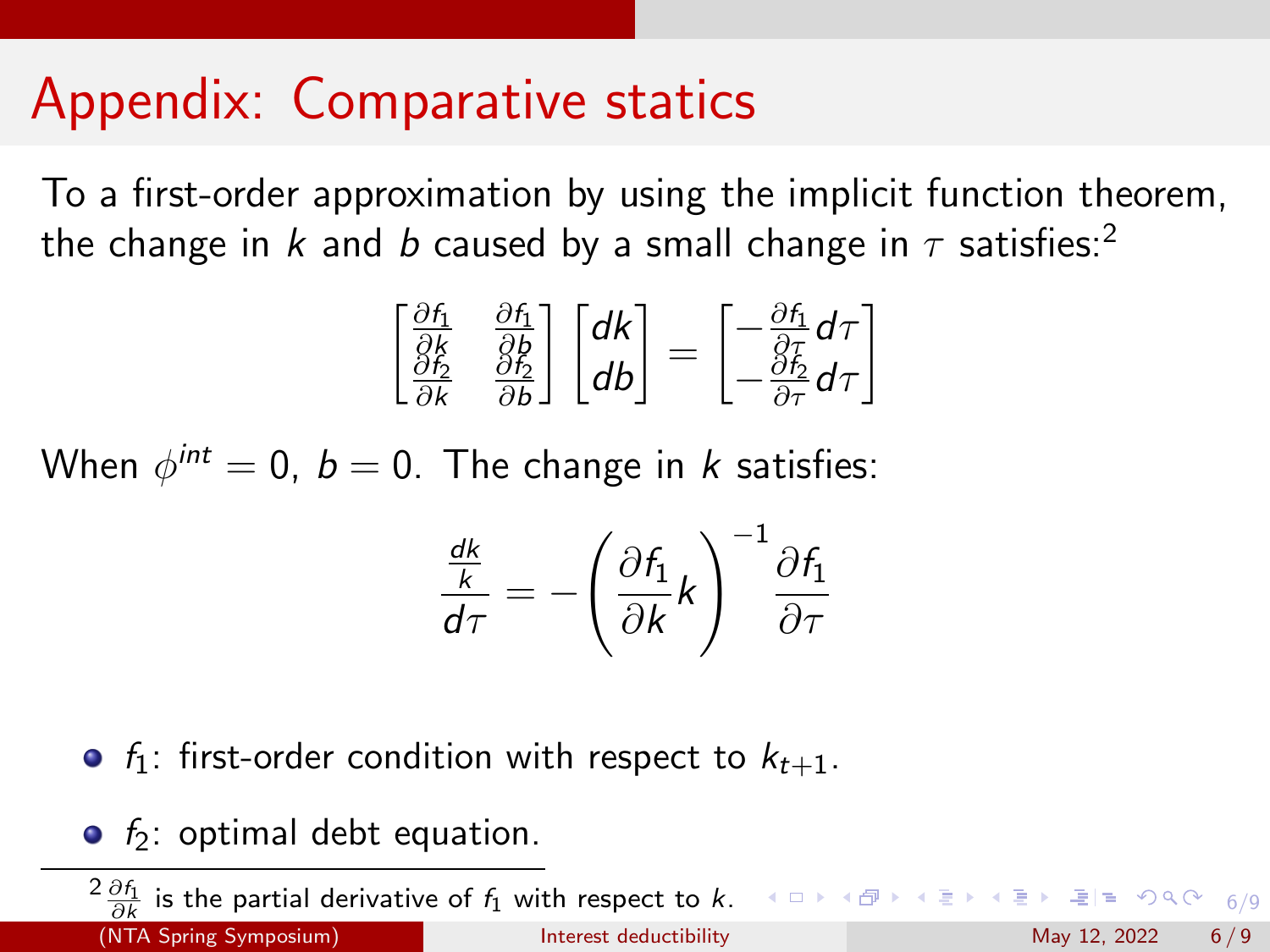Using Cramer's rule,

$$
dk = \frac{\begin{vmatrix} -\frac{\partial f_1}{\partial \tau_2} d\tau & \frac{\partial f_1}{\partial b} \\ -\frac{\partial f_2}{\partial \tau} d\tau & \frac{\partial f_2}{\partial b} \end{vmatrix}}{\begin{vmatrix} \frac{\partial f_1}{\partial k} & \frac{\partial f_1}{\partial b} \\ \frac{\partial f_2}{\partial k} & \frac{\partial f_2}{\partial b} \end{vmatrix}}
$$

After some algebra, we have:

$$
\frac{\frac{dk}{k}}{d\tau} = \frac{-\frac{\partial f_1}{\partial \tau} \frac{\partial f_2}{\partial b} + \frac{\partial f_1}{\partial b} k \frac{\frac{\partial f_2}{\partial \tau}}{k}}{\frac{\partial f_1}{\partial k} k \frac{\partial f_2}{\partial b} - \frac{\partial f_1}{\partial b} k \frac{\partial f_2}{\partial k}}
$$

(NTA Spring Symposium) **[Interest deductibility](#page-0-0)** May 12, 2022 7/9

K ロ ▶ K @ ▶ K 혼 ▶ K 혼 ▶ [혼] ≥ 19 0 0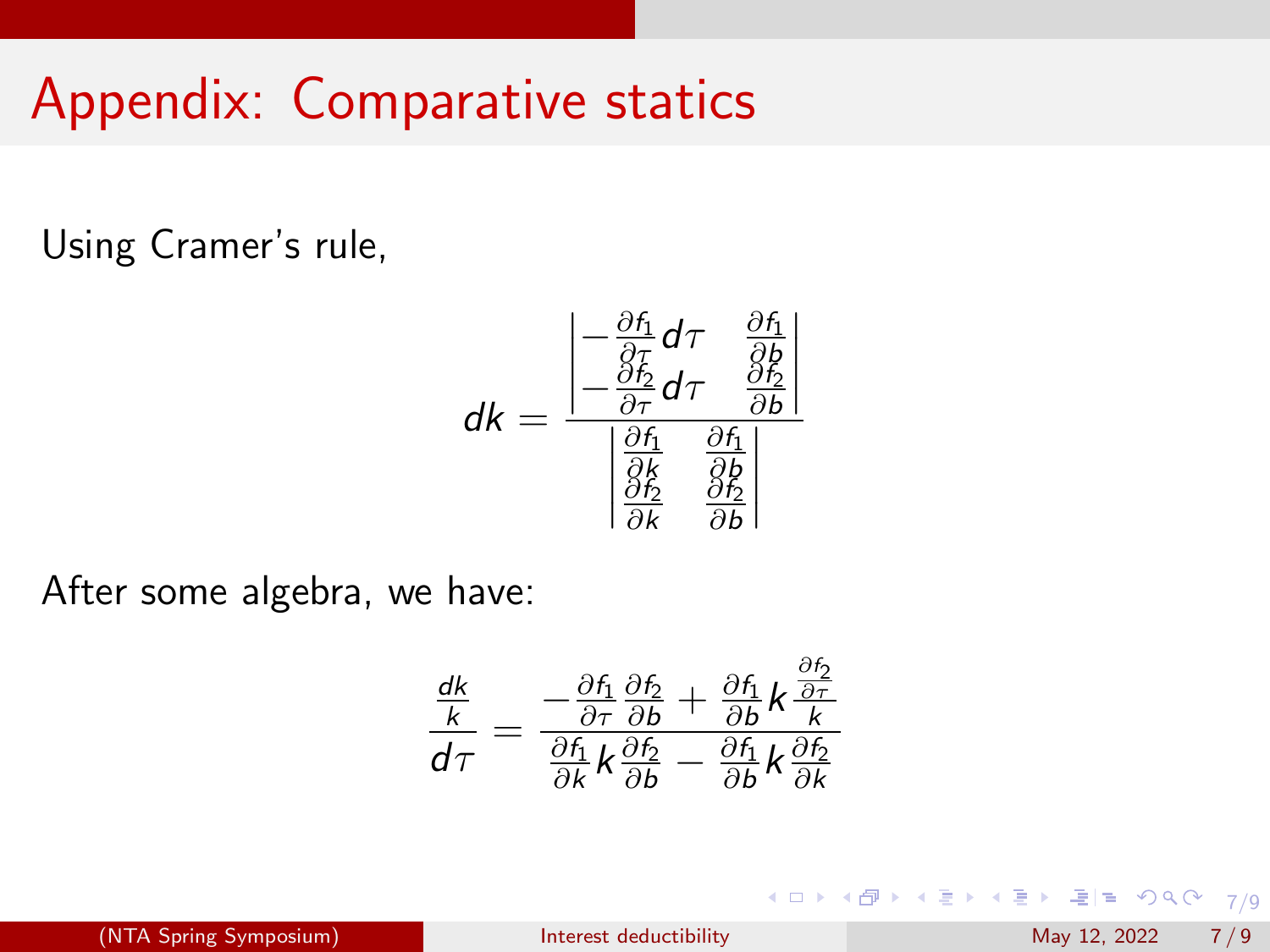Similarly,

$$
db = \frac{\begin{vmatrix} \frac{\partial f_1}{\partial k} & -\frac{\partial f_1}{\partial \tau} d\tau \\ \frac{\partial f_2}{\partial k} & -\frac{\partial f_2}{\partial \tau} d\tau \end{vmatrix}}{\begin{vmatrix} \frac{\partial f_1}{\partial k} & \frac{\partial f_1}{\partial k} \\ \frac{\partial f_2}{\partial k} & \frac{\partial f_2}{\partial k} \end{vmatrix}}
$$

which implies that,

$$
\frac{\frac{db}{k}}{d\tau} = \frac{-\frac{\partial f_1}{\partial k}k\frac{\frac{\partial f_2}{\partial \tau}}{k} + \frac{\partial f_1}{\partial \tau}\frac{\partial f_2}{\partial k}}{\frac{\partial f_1}{\partial k}k\frac{\partial f_2}{\partial b} - \frac{\partial f_1}{\partial b}k\frac{\partial f_2}{\partial k}}
$$

(NTA Spring Symposium) [Interest deductibility](#page-0-0) May 12, 2022 8/9

イロト (個) (電) (電) (電) 電 車 のんぐ